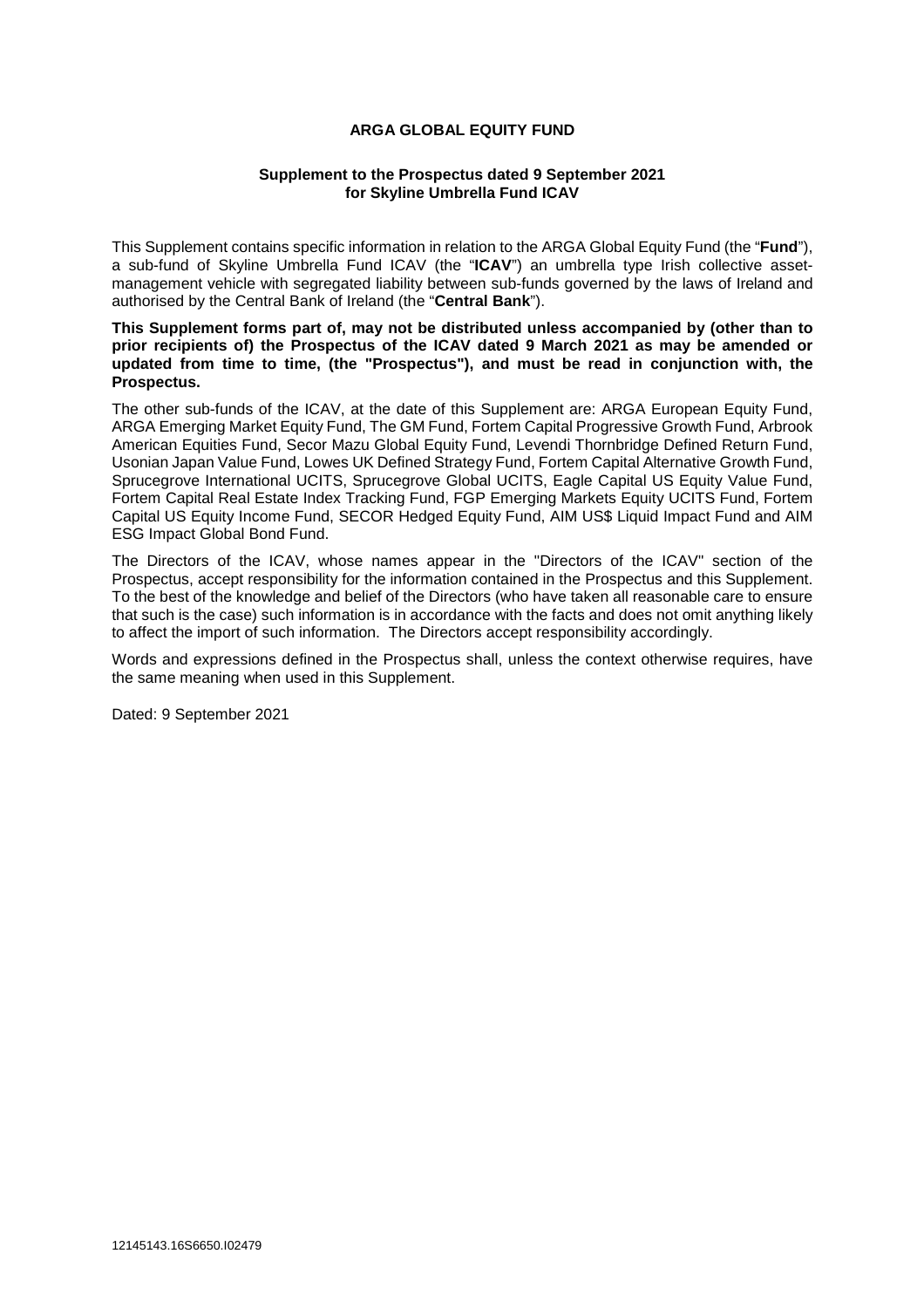## **IMPORTANT INFORMATION**

**THIS DOCUMENT IS IMPORTANT. BEFORE YOU PURCHASE ANY OF THE SHARES REPRESENTING INTERESTS IN THE FUND DESCRIBED IN THIS SUPPLEMENT YOU SHOULD ENSURE THAT YOU FULLY UNDERSTAND THE NATURE OF SUCH AN INVESTMENT, THE RISKS INVOLVED AND YOUR OWN PERSONAL CIRCUMSTANCES. IF YOU ARE IN ANY DOUBT ABOUT THE CONTENTS OF THIS SUPPLEMENT YOU SHOULD TAKE ADVICE FROM AN APPROPRIATELY QUALIFIED ADVISOR.** 

**It is the intention of the ICAV to invest on behalf of the Fund in equities and in financial derivative instruments ("FDIs") for investment and efficient portfolio management purposes (as detailed below under "Investment Policy") to achieve its investment objective. The Directors of the ICAV expect that the Net Asset Value of the Fund will have medium volatility through investments in the FDIs.** 

Certain risks attached to FDIs are set out in the Prospectus under "Risk Factors".

## **Suitability of Investment**

You should inform yourself as to (a) the possible tax consequences, (b) the legal and regulatory requirements, (c) any foreign exchange restrictions or exchange control requirements and (d) any other requisite governmental or other consents or formalities which you might encounter under the laws of the country of your citizenship, residence or domicile and which might be relevant to your purchase, holding or disposal of the Shares.

See the section headed "Risk Factors" in this Supplement and in the Prospectus for a discussion of certain risks that should be considered by you.

**An investment in the Fund should not constitute a substantial proportion of an investment portfolio and may not be appropriate for all investors.** 

**In cases where the Fund has a performance-based fee, the Performance Fee payable in respect of the Fund is based on net realised and net unrealised gains and losses as at the end of each Performance Period and as a result, performance fees may be paid on unrealised gains which may subsequently never be realised.** 

An investment in the Shares is only suitable for you if you (either alone or with the help of an appropriate financial or other advisor) are able to assess the merits and risks of such an investment and have sufficient resources to be able to bear any losses that may result from such an investment. The contents of this document are not intended to contain and should not be regarded as containing advice relating to legal, taxation, investment or any other matters.

## **General**

This Supplement sets out information in relation to the Shares and the Fund. You must also refer to the Prospectus which is separate to this document and describes the ICAV and provides general information about offers of shares in the ICAV. You should not take any action in respect of the Shares unless you have received a copy of the Prospectus. Should there be any inconsistency between the contents of the Prospectus and this Supplement, the contents of this Supplement will, to the extent of any such inconsistency, prevail. This Supplement and the Prospectus should both be carefully read in their entirety before any investment decision with respect to Shares is made.

## **Distribution of this Supplement and Selling Restrictions**

Distribution of this Supplement is not authorised unless accompanied by a copy of the Prospectus (other than to prior recipients of the Prospectus). The distribution of this Supplement and the offering or purchase of the Shares may be restricted in certain jurisdictions. If you receive a copy of this Supplement and/or the Prospectus you may not treat such document(s) as constituting an offer, invitation or solicitation to you to subscribe for any Shares unless, in the relevant jurisdiction, such an offer, invitation or solicitation could lawfully be made to you without compliance with any registration or other legal requirement. If you wish to apply for the opportunity to purchase any Shares, it is your duty to inform yourself of, and to observe, all applicable laws and regulations of any relevant jurisdiction. In particular, you should inform yourself as to the legal requirements of so applying, and any applicable exchange control regulations and taxes in the countries of your respective citizenship, residence or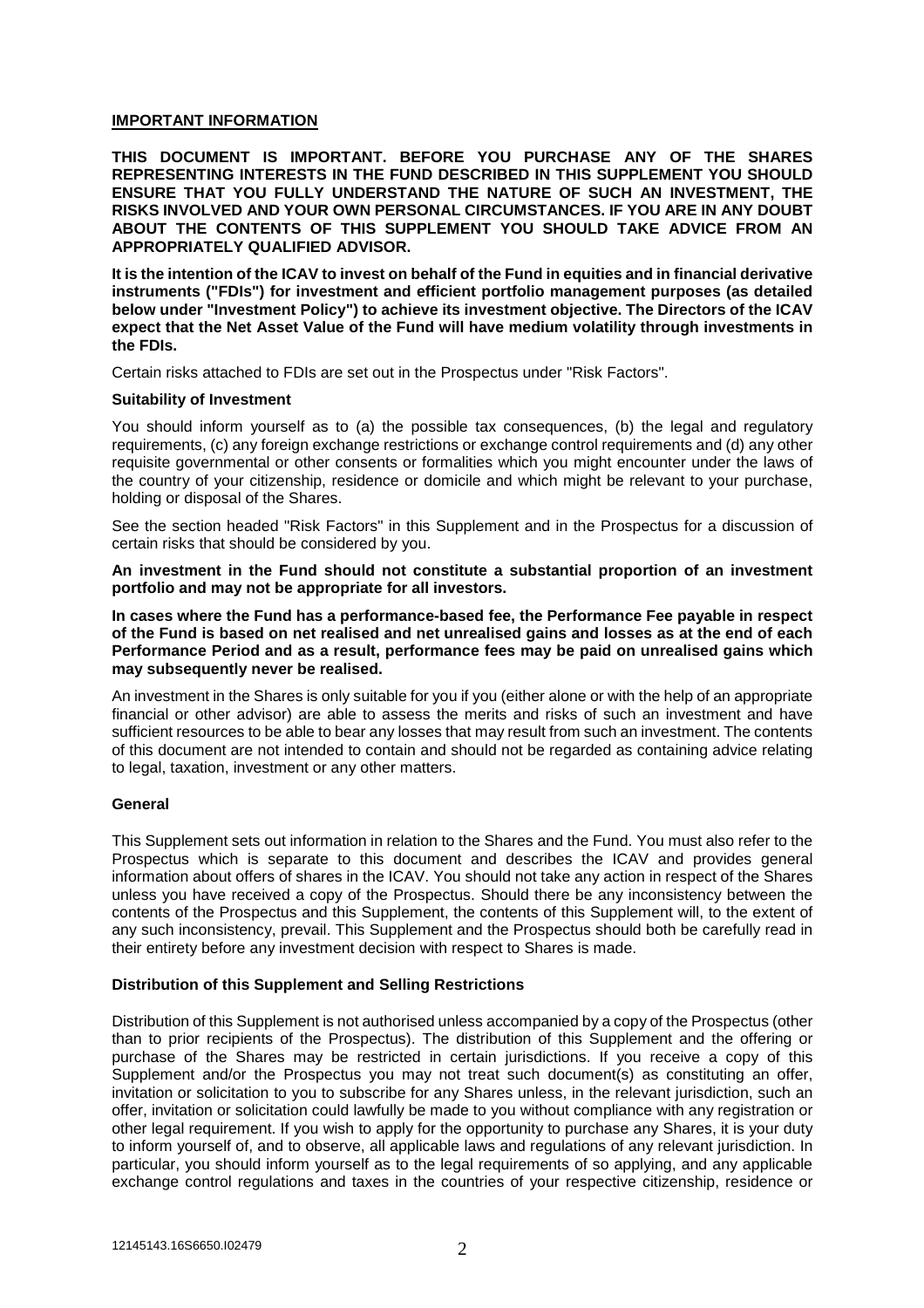domicile as well as any other requisite governmental or other consents or formalities which might be relevant to your purchase, holding or disposal of the Shares.

## **For prospective investors in Australia**

The Offer contained in this document is an invitation to apply for admission as a member in the Fund and is available only to wholesale clients (within the meaning of section 761G of the Corporations Act). Requirements relating to Product Disclosure Statements ("PDS") in the Corporations Act do not apply to this Offer. The Fund is not a registered managed investment scheme and this Supplement is not a PDS within the meaning of the Corporations Act.

Accordingly, this Supplement does not contain the same level of disclosure required for registered managed investment schemes issuing PDS' and is prepared on the basis that it does not purport to contain all of the information that you may require to make an informed decision as to whether to invest in the Fund or not.

This document is not required to be lodged with the Australian Securities & Investments Commission ("ASIC") nor does it have the authorisation or approval of ASIC. This Supplement has been prepared for use only by "wholesale client" Investors and only "wholesale client" Investors may participate in the opportunity to invest in the Fund.

This Supplement is provided to each Investor on the following conditions:

- this Supplement is strictly confidential and is for the sole use of prospective investors in the Fund and their advisers. It must not be provided to any other party without the written consent of the ICAV, which may be withheld in its absolute discretion;
- the Investor is a "wholesale client" (within the meaning of section 761G of the Corporations Act); and
- there is no cooling off right for Investors.

#### **For prospective investors in New Zealand**

This Supplement is not a registered prospectus or investment statement under the Securities Act 1978. The only New Zealand-based investors who are eligible to invest in the Fund and to whom the offer contained in this Supplement is made are investors whose principal business is the investment of money; investors who, in the course of and for the purpose of their business, habitually invest money; investors who subscribe for a minimum of NZ\$500,000 worth of Shares; eligible persons within the meaning of section 5(2CC) of the Securities Act 1978; and investors who are otherwise not regarded by the Securities Act 1978 as members of the New Zealand public for the purposes of the offer of Shares contained in this Supplement. This Supplement is not intended as an offer for sale or subscription to the public in New Zealand in terms of the Securities Act 1978. New Zealand residents should seek their own legal and tax advice as to the implications of investing in the Shares.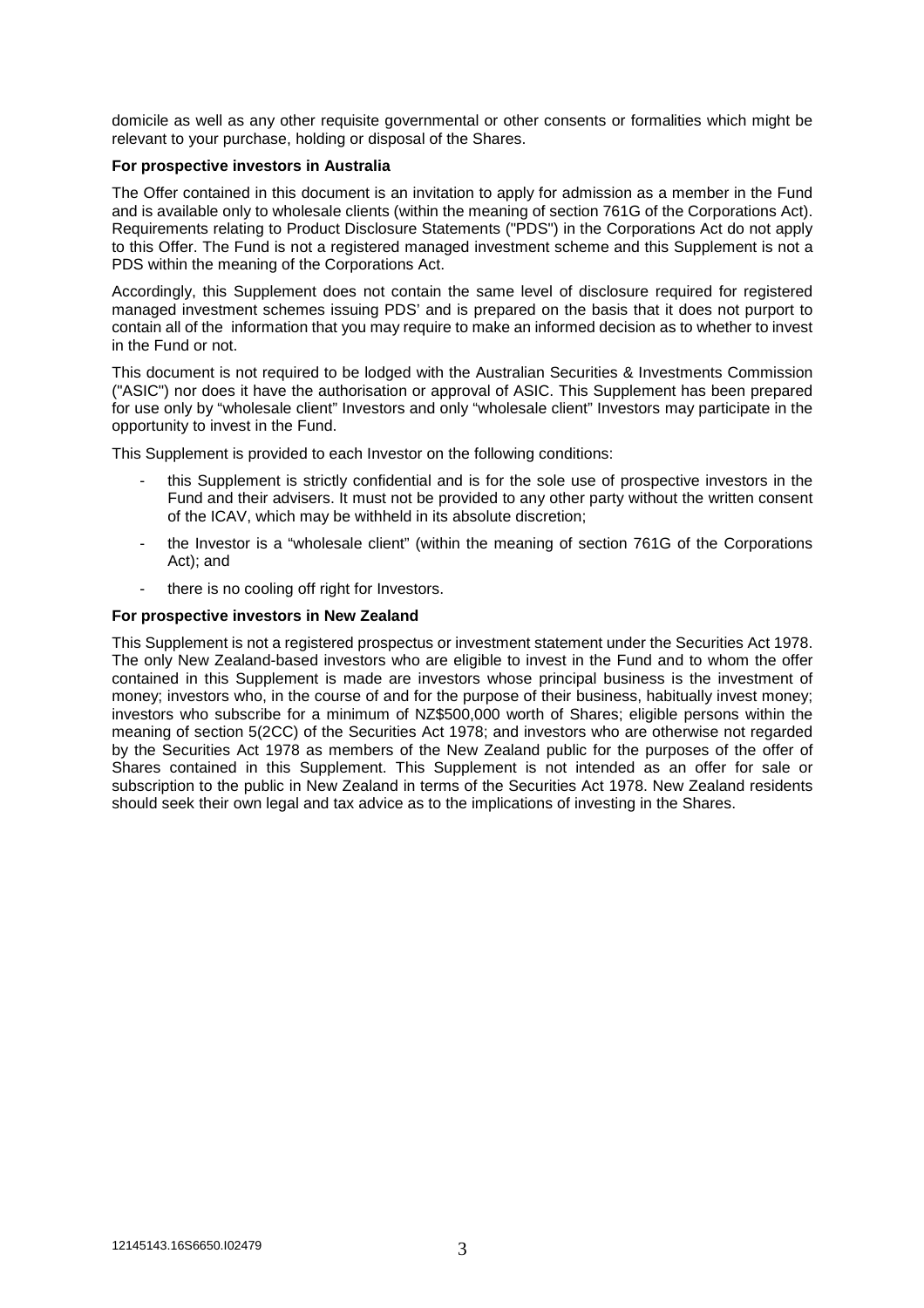# **Investment Objective and Policies**

#### **Investment Objective:**

The Fund's investment objective is to generate long-term returns by investing primarily in global equity and equity linked securities trading in any part of the world that are trading at a discount to their perceived intrinsic value.

There is no guarantee or assurance that the investment objective of the Fund will actually be achieved.

### **Investment Policies:**

The Fund aims to achieve this investment objective by investing primarily in equity and equity linked securities of issuers (such as debentures, notes or preferred stock) that are traded on exchanges or recognised markets or over the counter, in both developed and emerging markets. The securities may be denominated in any currency, including multinational currencies such as the Euro. The Fund may invest in non-US issuers through depositary receipts and participatory notes.

The Fund may also invest in stocks purchased in underwritten initial public offerings of equity securities ("**New Issues**"), in situations when such companies satisfy the Fund's Investment Manager's (as defined below under "**Investment Manager**") investment criteria as set out in the Investment Process section below. Equity securities issued in New Issues are subject to certain investment restrictions imposed by the Financial Industry Regulatory Authority ("**FINRA**").

The Investment Manager generally seeks diversification rather than concentration by industry, country or currency when stocks are similarly valued. However the Fund may have significant concentration in a particular industry, country or currency. The Investment Manager does not expect investments in any single industry to exceed 20% of the Net Asset Value of the Fund at time of investment and if concentration in an industry grows to 30% of the Net Asset Value of the Fund, the Investment Manager will reduce the positions in the industry to 30% or less as soon as is reasonably practical. The Fund may invest up to 35% of the Net Asset Value of the Fund in emerging markets.

The Fund will not invest directly in real estate but may invest in pooled real estate investment vehicles such as real estate investment trusts.

For short-term cash management and defensive investment purposes, the Fund may invest in cash and/or investment grade money market instruments with maturities up to one year. For temporary defensive purposes, there will be no limit on investments in U.S. Dollar obligations issued or guaranteed by the U.S. government or its agencies.

The Fund may also invest in financial derivative instruments (participatory notes) as further detailed below in "Use of Derivative Contracts".

The participatory notes do not embed derivatives or leverage.

The Investment Manager will actively monitor each of the Fund's positions to ensure that Fund complies with the investment restrictions.

## **Investment Process**

The Investment Manager selects securities of undervalued businesses based on extensive research into their risk versus reward. The Investment Manager generally picks stocks in companies that have a minimum capitalization of greater than US\$1 billion at the time of initial purchase. In general, the Investment Manager then reviews these securities by considering, among other factors, return on invested capital, the operational expertise of management, capital structure, as well as relevant environmental, and corporate governance issues.

The Investment Manager then generally analyses the following information:

- at least five years of explicit income statement, balance sheet and cash flow forecasts
- normalised earnings power and growth rate estimates
- potential environmental, social and governance risks such as the companies' energy use, waste management, workforce policies and corporate governance.
- company specific discount rate estimates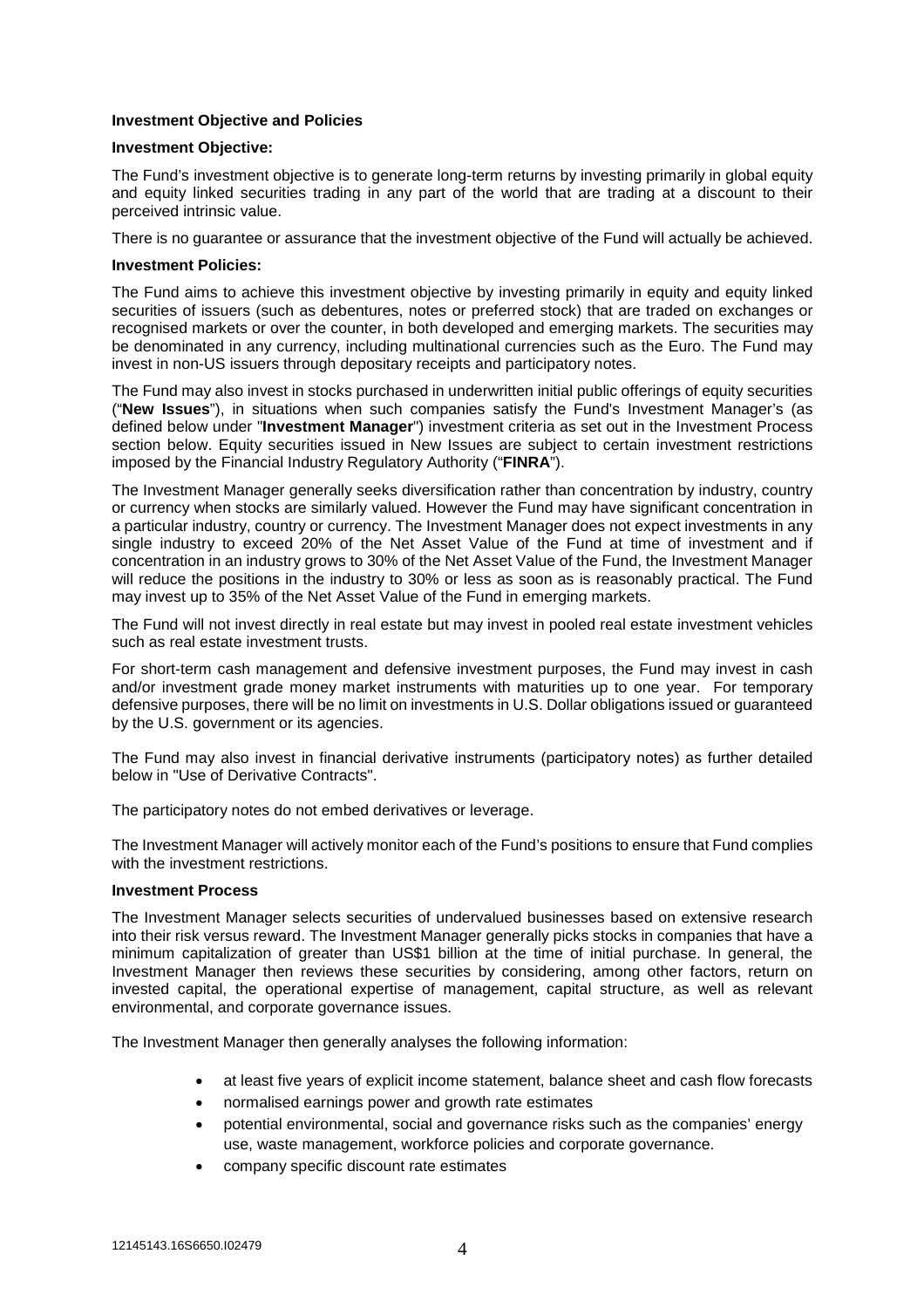Using this analysis, the Investment Manager then determines the intrinsic value for each company being researched. The Investment Manager reviews the percentage difference between the securities' intrinsic value, being the value of such securities (based on the Investment Manager's analysis), and the actual value the securities are trading at (the "upside"). When there is a relatively low upside the Investment Manager may dispose of such securities.

The Investment Manager also performs stress tests on the intrinsic value of such securities. The percentage difference between the intrinsic value of the securities in the stress test scenario and the actual value the securities are trading at is termed the "downside". A security may be sold if the Investment Manager identifies another security with a superior risk to reward profile ("upside" vs. "downside") or if the fundamentals of the security change for the worse.

The Investment Manager's approach integrates environmental, social and governance ("**ESG**") considerations in investment decisions. ESG factors are flagged during the research process. A proprietary ESG scoring framework is used to identify potential ESG risks, alongside fundamental research. Relevant ESG considerations are then factored into company valuation and portfolio construction, as appropriate. Examples of ESG factors include, but are not limited to: emissions, waste management, employee turnover, employee safety, corporate governance practices and supply chain management. The Investment Manager regularly engages with companies on key issues, including ESG related ones. Proxy voting is considered an additional form of engagement.

The Fund is managed in reference to MSCI All Country World Index (Net) USD (the "**Benchmark**"). The Fund's performance is compared to the Benchmark in marketing materials and the performance fee for the Fund is calculated based on the Benchmark, as disclosed under the heading "Performance Fee" below. The Benchmark represents the best approximation of the universe of securities in which the Fund may invest. The Fund's investment policy is not constrained and the degree of deviation from the Benchmark may be significant.

# **Sustainable Investment**

For the purposes of Article 6 of Regulation (EU) 2019/2088 of the European Parliament and of the Council of 27 November 2019 on sustainability‐related disclosures in the financial services sector (the "Disclosures Regulation"), while the Investment Manager takes into account sustainability risks in respect of ESG factors, the Fund is focused on investing primarily in equity and equity linked securities of issuers (such as debentures, notes or preferred stock) that are traded on exchanges or recognised markets or over the counter, in both developed and emerging markets. The Investment Manager is a UN Principles for Responsible Investment ("UNPRI") Signatory and currently has a process for integrating ESG factors in company analysis and portfolio construction. In the future, the Investment Manager may consider it appropriate to report further on its sustainability and ESG approach, in accordance with the Disclosures Regulation.

## **Investment Restrictions**

The Fund shall:

- not invest more than 5% of its Net Asset Value in securities of any one issuer at time of investment and 8% of its Net Asset Value in the securities of any one issuer at market value
- not invest more than 60% of its Net Asset Value in securities or FDIs where the underlying securities are in any one individual country;
- not acquire any shares carrying voting rights which would enable it to exercise significant influence over the management of an issuing body;
- not invest directly in real estate or indirectly in physical commodities; and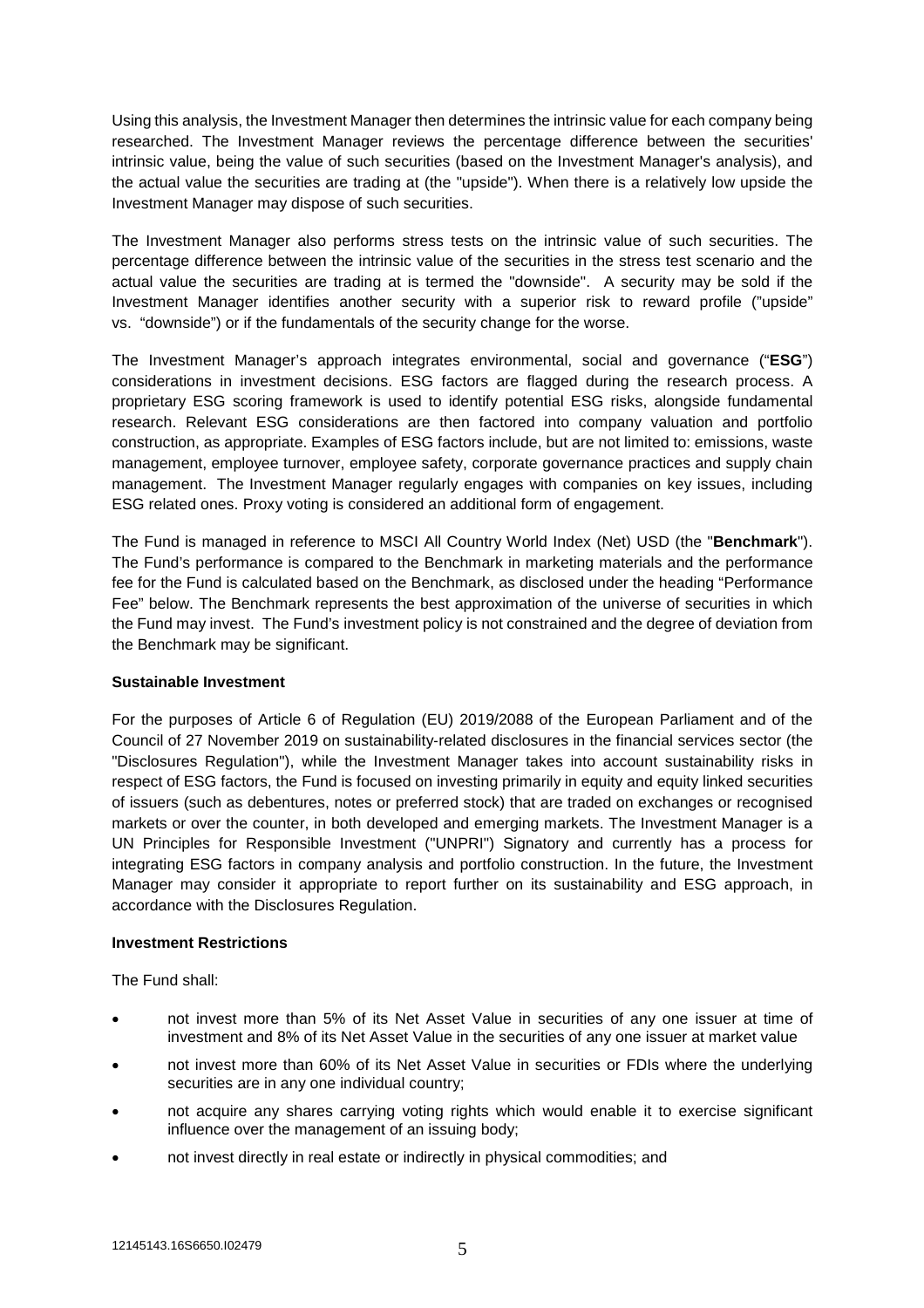• not invest more than 10 per cent of its Net Asset Value in other UCITS or other open or closed ended collective investment schemes.

If the above limits are exceeded for reasons beyond the control of the Investment Manager, or as a result of the exercise of subscription rights, the Investment Manager must adopt as a priority objective for its sales transactions the remedying of that situation, taking due account of the interests of Shareholders.

In addition, the general investment restrictions set out under the heading "Funds - Investment Restrictions" in the Prospectus shall apply.

# **Use of Derivative Contracts**

## *Participatory Notes*

The Fund may invest in participatory notes which may be listed or unlisted and will be used to gain exposure to countries, including India, Saudi Arabia and Poland.

A participatory note is an instrument used by investors to obtain exposure to an equity investment, including common stocks and warrants, in a local market where direct ownership is not permitted. In countries where direct ownership by a foreign investor, such as the Fund, is not allowed by local law, such as Saudi Arabia, an investor may gain exposure to the market through a participatory note, which derives its value from a group of underlying equity securities. A participatory note is intended (disregarding the effect of any fees and expenses) to reflect the performance of the underlying equity securities on a one-to-one basis so that investors will not normally gain more in absolute terms than they would have made had they invested in the underlying securities directly, and will not normally lose more than they would have lost had they invested in the underlying securities directly.

# **Efficient Portfolio Management ("EPM")**

Further information on efficient portfolio management is contained in the main body of the Prospectus under the heading "Use of Financial Derivative Instruments and Efficient Portfolio Management".

# **Collateral Policy**

Further information on the collateral policy is contained in the main body of the Prospectus under the heading "Collateral Policy".

## **Borrowings**

The ICAV may not, except for temporary liquidity purposes, directly borrow any monies. Any temporary borrowings must be in accordance with the general provisions set out in the Prospectus under the heading "Funds – Borrowing and Lending Powers".

## **Risk Factors**

The general risk factors are set out in the Prospectus under the heading "RISK FACTORS". In addition, the following risk factors apply to the Fund:

- i. This Fund is not capital protected nor is it guaranteed. There is no assurance that the investment objective of the Fund will be achieved.
- ii. *Segregation of Liability* The Fund is a sub-fund of the ICAV. The sub-funds of the ICAV are segregated as a matter of Irish law and as such, in Ireland, the assets of one sub-fund will not be available to satisfy the liabilities of another sub-fund. However, it should be noted that the ICAV is a single legal entity which may operate or have assets held on its behalf or be subject to claims in other jurisdictions which may not necessarily recognise such segregation. There can be no guarantee that the courts of any jurisdiction outside Ireland will respect the limitations on liability as set out above. As at the date of this Supplement, the Directors are not aware of any existing or contingent liability of any Fund of the ICAV.
- iii. *Achievement of Investment Objective* There can be no assurance that the Fund will achieve its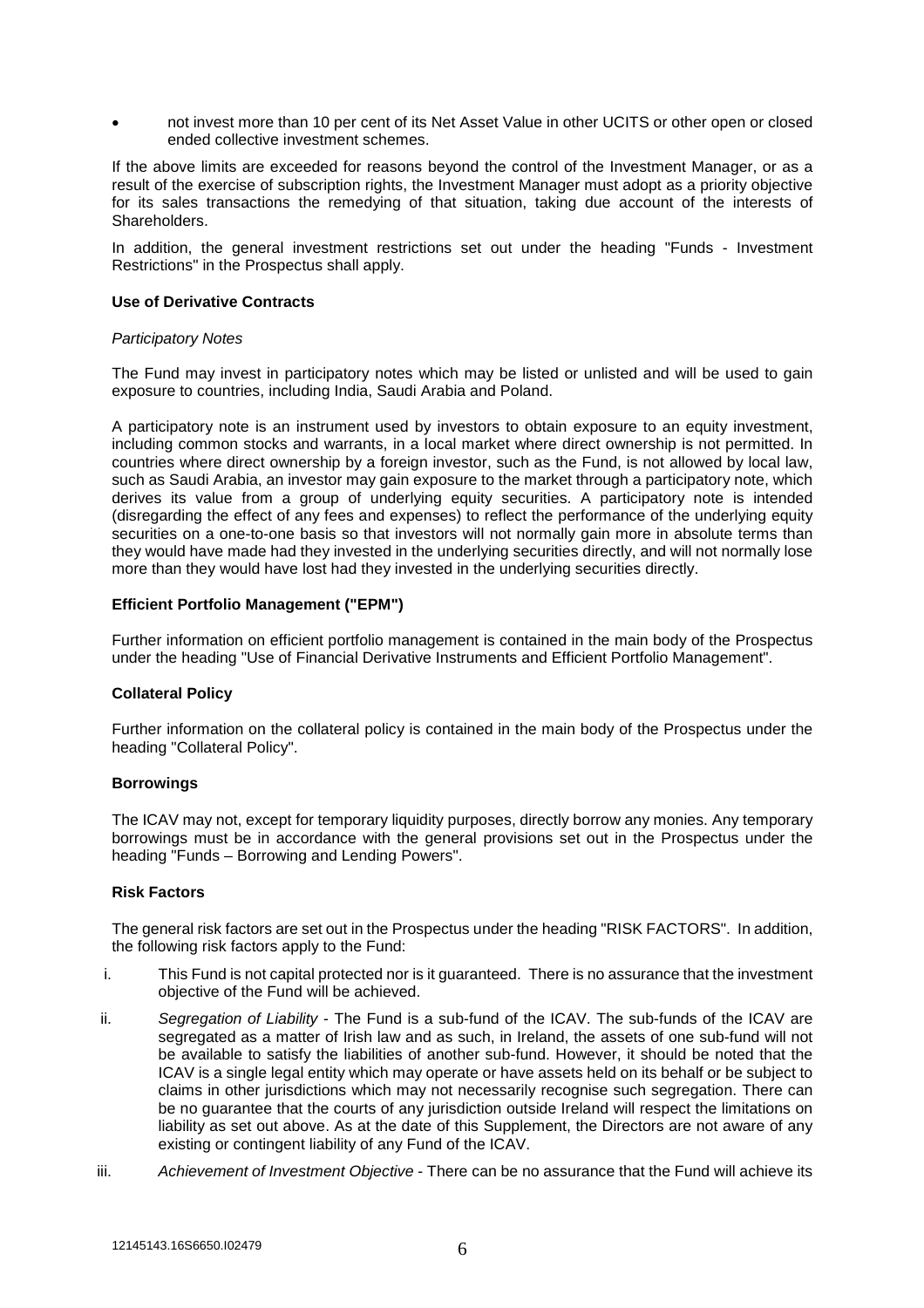investment objectives. The value of Shares and the income therefrom may rise or fall as the capital value of the securities in which the Fund invests may fluctuate. The investment income of the Fund is based on equity dividend payments less expenses incurred. Therefore the Fund's investment may be expected to fluctuate in response to changes in such income or expenses.

- iv. *Key Personnel* The Investment Manager generally is dependent on the services of a small number of key personnel. The loss of a key person's services could have a substantial adverse impact on the performance of assets managed by the Investment Manager, and/or make it impossible for the Investment Manager to continue to manage assets for the Fund.
- v. *Redemption of Capital* Substantial redemptions by investors within a short period of time could require the Fund to liquidate securities positions more rapidly than would otherwise be desirable, possibly reducing the value of the Fund's assets and/or disrupting the Fund's investment strategy. Reduction in the size of the Fund could make it more difficult to generate a positive return or to recoup losses due to, among other things, reductions in the Fund's ability to take advantage of particular investment opportunities or decreases in the ratio of its income to its expenses.
- vi. *Conflicts of Interest*  The Investment Manager will be subject to a variety of conflicts of interest in making investments on behalf of the Fund. Please refer to section entitled "Conflicts of Interest" in the Prospectus for further details.
- vii. *Institutional Risk* -The institutions, including brokerage firms and banks, with which the Fund does business, to which securities have been entrusted for custodial purposes, and/or to which securities have been loaned as part of a securities loan transaction, may encounter financial difficulties that impair the operational capabilities or the capital position of the Fund (including, but not limited to, impairment resulting from the loss of, or a delay in the recovery of, the portfolio securities or other assets of the Fund). The Fund generally attempts to limit its transactions to well-capitalized and established banks, brokerage firms and other institutions in an effort to mitigate such risks. Fund assets are held in accounts at one or more financial institutions, as the Investment Manager may from time to time select.
- viii. *Performance Fee* The Performance Fee to the Investment Manager may create an incentive for the Investment Manager to cause the Fund to make investments that are riskier or more speculative than would be the case if the Performance Fee was not paid. The Performance Fee (as well as the Investment Management Fee) was set by the Investment Manager without negotiations with any third party. Since the Performance Fee is calculated on a basis which includes unrealised appreciation of the Fund's assets, such allocation may be greater than if it were based solely on realised gains.
- ix. *No Assurance of Profit, Cash Distribution or Appreciation* It is uncertain as to when profits, if any, will be realised. Losses on unsuccessful investments may be realised before realisation of gains on successful investments. There may be no current return on the investments for an extended period of time. The Directors have no current intention to pay any dividends to the Shareholders. There is no assurance that the Fund will make distributions to cover the Shareholders' estimated tax liability resulting from their interest in the Fund or that any other distributions will be made to the Shareholders.
- x. *Investment Expenses* The investment expenses (*e.g.*, expenses related to the investment and custody of the Fund's assets, such as brokerage commissions, custodial fees and other trading and investment charges and fees) as well as other Fund fees (*e.g.*, Investment Management Fees and operating expenses) may, in the aggregate, constitute a high percentage relative to other investment entities. The Fund will bear these costs regardless of its profitability.
- xi. *Risk of Investments in Securities Generally* All securities investments risk the loss of capital. No guarantee or representation is made that the Fund's investment policy will be successful. As is true of any investment, there is a risk that an investment in the Fund will be lost entirely or in part. The Fund should represent only a portion of an investor's portfolio management strategy. The Fund's investment policy may at times involve, without limitation, risks associated with limited diversification, interest rates, currencies, volatility, credit deterioration or default risks, counterparty default risks, systems risks and other risks inherent in the Fund's activities. Certain investment techniques of the Fund can, in certain circumstances, magnify the impact of adverse market moves to which the Fund may be subject. In addition, the Fund's investments in securities and other investments may be materially affected by conditions in the financial markets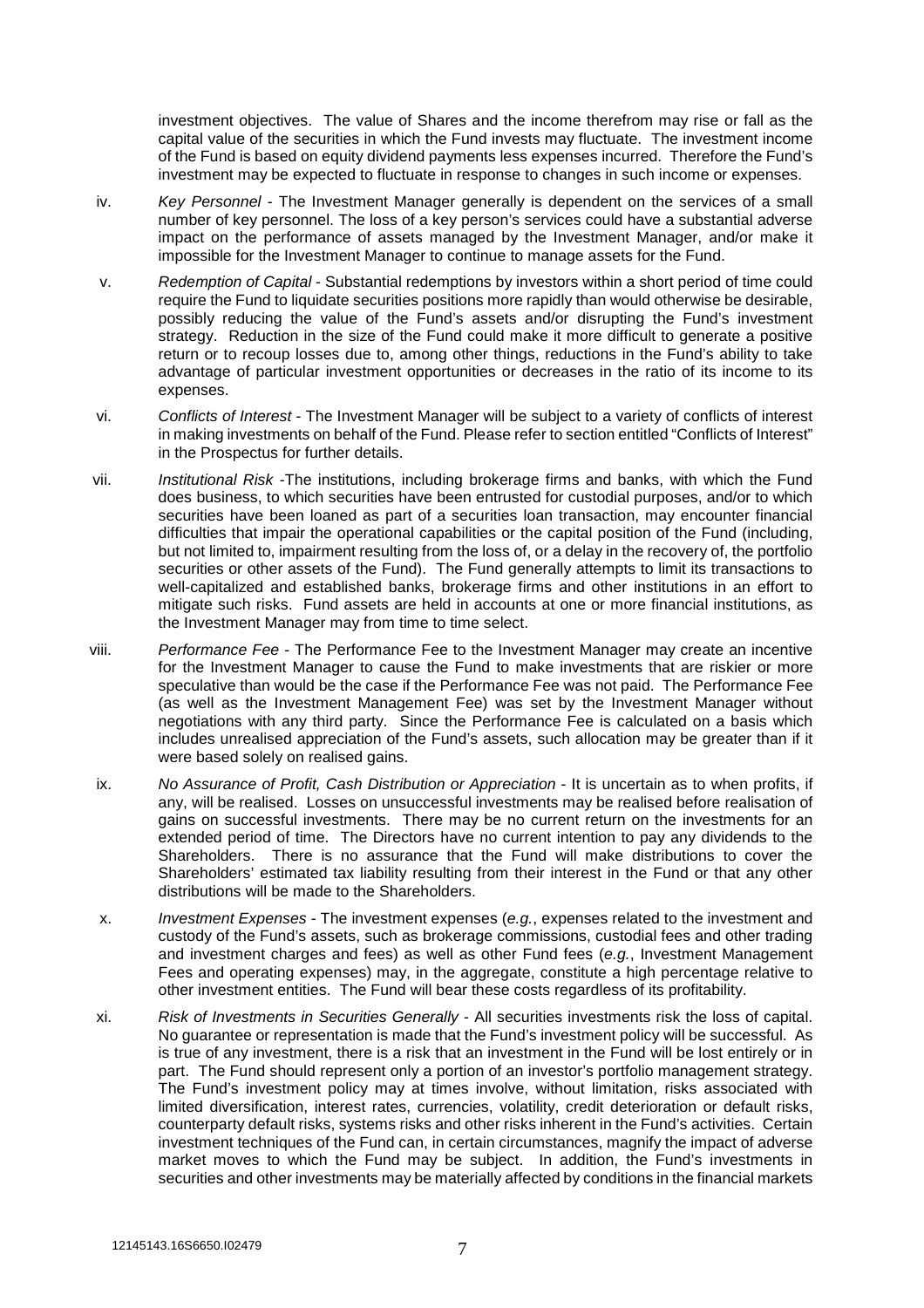and overall economic conditions occurring globally and in particular countries or markets where the Fund may invest its capital. The Fund's methods of minimising such risks may not accurately predict future risk exposures. Risk management techniques are based in part on the observation of historical market behaviour, which may not predict market divergences that are larger than historical indicators. Information used to manage risks may not be accurate, complete or current, and such information may be misinterpreted. Further, the Investment Manager may apply such risk management techniques on a selective or other periodic basis rather than at all times.

- xii. *Equity Risks* The Fund will invest primarily in equity and equity linked securities. The value of these securities generally will vary with the performance of the issuer and movements in the equity markets. To the extent the Fund invests in private placement activities, the Fund will be exposed to risks that issuers will not fulfil their contractual obligations to the Fund, such as delivering marketable common stock upon conversions of convertible securities and registering restricted securities for public resale. The Fund may invest in small cap companies. The securities for companies with smaller capitalisation may involve more risk and their prices may be subject to more volatility.
- xiii. *Value Investment Risks* The Investment Manager focuses the Fund's investment strategy on companies that it believes are undervalued or inexpensive versus other securities or investments. These stocks present risks that are in addition to general equity risks outlined above. When estimating the value of a company, the Investment Manager makes assumptions about the fundamentals of the company which may be subject to errors in estimation or may be simply proven wrong. Value stocks may also be out of favour for significant periods of time during which investors may prefer to invest in "growth" stocks or other thematic investments, such as the internet or commodities that do not appear undervalued to the Investment Manager. Sticking to a strict value discipline during such periods may lead to significant underperformance of the Investment Manager versus any equity market indices or other investments, particularly those that employ a growth strategy or are opportunistic and flexible in their investment strategies.
- xiv. *General Economic and Market Conditions* The success of the Fund's activities will be affected by general economic and market conditions, such as interest rates, availability of credit, inflation rates, economic uncertainty, changes in laws (including laws relating to taxation of the Fund's investments), and national and international political circumstances (including wars, terrorist acts or security operations). These factors may affect the level and volatility of securities prices and the liquidity of the Fund's investments. Volatility or illiquidity could impair the Fund's profitability or result in losses. The Fund may maintain substantial trading positions that can be adversely affected by the level of volatility in the financial markets.
- xv. *Nature of Investments in Event Driven Situations* A portion of the Fund's portfolio may, at certain times, include securities of: (i) companies in financial distress or undergoing a turnaround; (ii) companies in bankruptcy, reorganisation or liquidation; (iii) companies that are undervalued because of discrete extraordinary events; or (iv)securities of companies the Investment Manager deems to be undervalued. In addition, the Fund may invest in securities of companies that are engaging, or which have recently been engaged, in extraordinary transactions and other special situations ("Event Driven Situations"). Investing in Event Driven Situations entails discovering value by analysing companies experiencing corporate change. These situations include investing in companies that are likely to become the subject of a takeover, merger, exchange offer, rights offering, restructuring, liquidation, spinoff or any other extraordinary event that increases the value of the companies' securities. Investments in Event Driven Situations typically will entail a higher degree of risk than investments in companies that are not engaging in or have recently engaged in Event Driven Situations. If an evaluation of the anticipated outcome of an Event Driven Situation should prove incorrect, the Fund could experience losses. The uncertainties inherent in evaluating such investments may be increased by legal and practical considerations which limit the access of the Investment Manager to reliable and timely information concerning material developments affecting an investment.
- xvi. *Nature of Illiquid Investments* The Fund's portfolio may at certain times include non-public and restricted securities including participatory notes, assets which are subject to legal or other restrictions on transfer or for which no liquid market exists, or securities which are relatively illiquid (*e.g*., investments in thinly-traded issuers). The market prices, if any, for such investments tend to be volatile and may not be readily ascertainable, and the Fund may not be able to sell them when it desires to do so or to realise what it perceives to be their fair value in the event of a sale. The sale of restricted and illiquid securities often requires more time and results in higher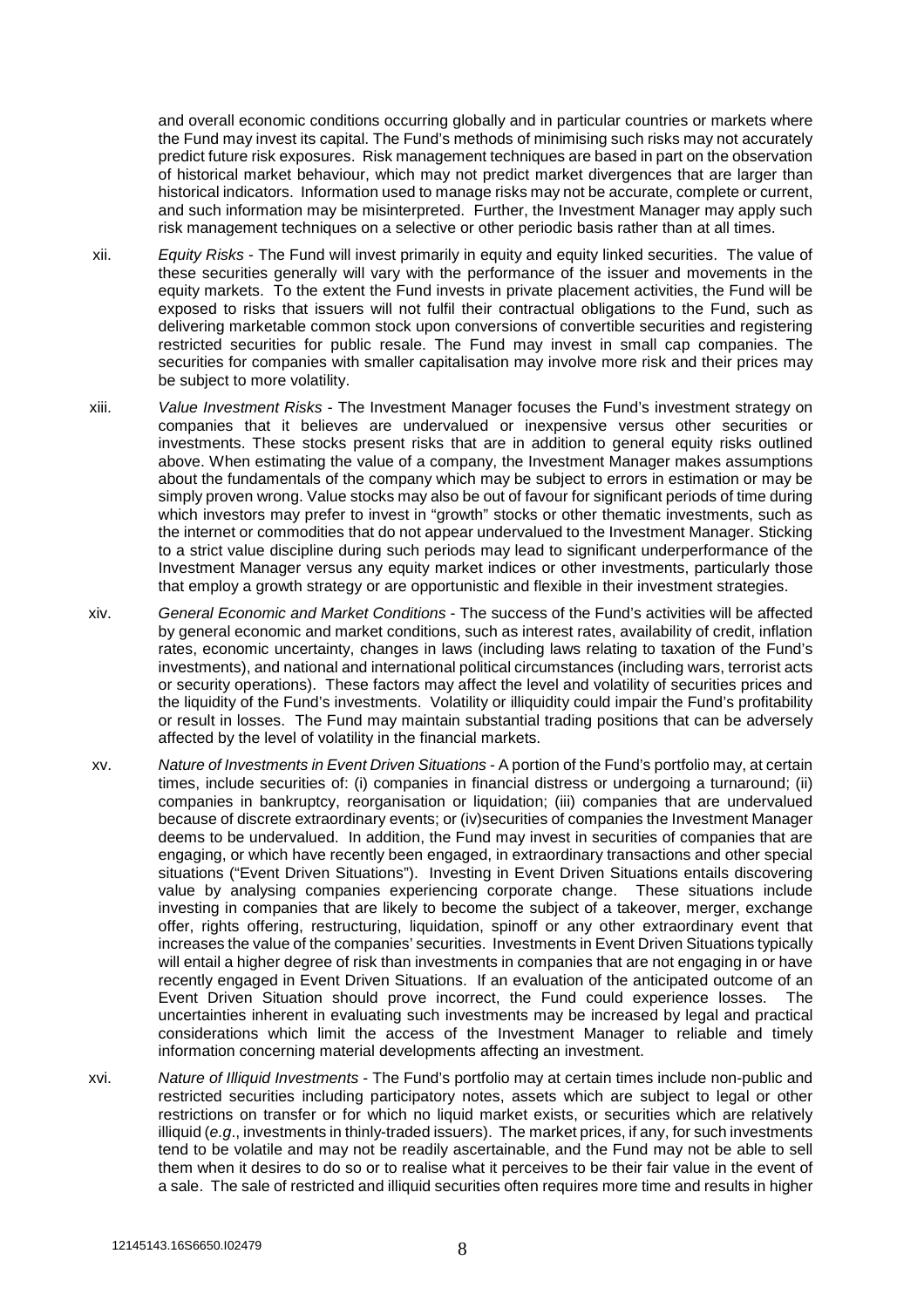brokerage charges or dealer discounts and other selling expenses than does the sale of securities eligible for trading on national securities exchanges or in the over-the-counter markets. The Fund may not be able to readily dispose of such illiquid investments and, in some cases, may be contractually prohibited from disposing of such investments for a specified period of time. Restricted securities may sell at a price lower than similar securities that are not subject to restrictions on resale.

- xvii. *Non-U.S. Investments* The Fund may invest in financial instruments of non-U.S. corporations and governments. Investing in the financial instruments of companies (and, from time to time, governments) outside of the United States involves certain considerations not usually associated with investing in financial instruments of U.S. companies or the U.S. government, including political and economic considerations, such as greater risks of expropriation, nationalisation, confiscatory taxation, limitations on the removal of assets and general social, political and economic instability; the relatively small size of the securities markets in such countries and the low volume of trading, resulting in potential lack of liquidity and in price volatility; the evolving and unsophisticated laws and regulations applicable to the securities and financial services industries of certain countries; fluctuations in the rate of exchange between currencies and costs associated with currency conversion; and certain government policies that may restrict the Fund's investment opportunities. In addition, accounting and financial reporting standards that prevail outside of the U.S. often are not as high as U.S. standards and, consequently, less information is typically available concerning companies located outside of the U.S. than for those located in the U.S. As a result, the Fund may be unable to structure its transactions to achieve the intended results or to mitigate all risks associated with such markets. It may also be difficult to enforce the Fund's rights in such markets. For example, financial instruments traded on non-U.S. exchanges and the non-U.S. persons that trade these instruments are not subject to the jurisdiction of the Securities Exchange Commission (**SEC**) or the Commodities Futures Trading Commission (**CFTC**) or the securities and commodities laws and regulations of the United States. Accordingly, the protections accorded to the Fund under such laws and regulations are unavailable for transactions on foreign exchanges and with foreign counterparties.
- xviii. *Emerging Markets* Investment in emerging market securities involves a greater degree of risk than investment in securities of issuers based in developed countries. Among other things, emerging market securities investments may carry the risks of less publicly available information, more volatile markets, less strict securities market regulation, less favorable tax provisions, and a greater likelihood of severe inflation, unstable currency, war and/or expropriation of personal property than investments in securities of issuers based in developed countries. In addition, investment opportunities in certain emerging markets may be restricted by legal limits on foreign investment in local securities.

Emerging markets generally are not as efficient as those in developed countries. In some cases, a market for a security may not exist locally, and transactions will need to be made on a neighboring exchange. Volume and liquidity levels in emerging markets are lower than in developed countries. When seeking to sell emerging market securities, little or no market may exist for such securities. In addition, issuers based in emerging markets are not generally subject to uniform accounting and financial reporting standards, practices and requirements comparable to those applicable to issuers based in developed countries, thereby potentially increasing the risk of fraud or other deceptive practices. Furthermore, the quality and reliability of official data published by the governments or securities exchanges in emerging markets may not accurately reflect the actual circumstances being reported.

The issuers of some emerging market securities, such as banks and other financial institutions, may be subject to less stringent regulations than would be the case for issuers in developed countries and, therefore, potentially carry greater risks. Custodial expenses and transaction costs for a portfolio of emerging markets securities generally are higher than for a portfolio of securities of issuers based in developed countries.

xix. *Custody Risk:* The Depositary may not be able to offer the level of service and safe-keeping, settlement and administration of securities that is customary in more developed markets and there is a risk that the Fund will not be recognised as the owner of securities held on its behalf by a sub-custodian. As the Fund may invest in markets where the trading, settlement and custodial systems are not fully developed, the assets of the Fund which are traded in such markets and which have been entrusted to sub-custodians in such markets may be exposed to additional risk. Rules regulating corporate governance are undeveloped and therefore may offer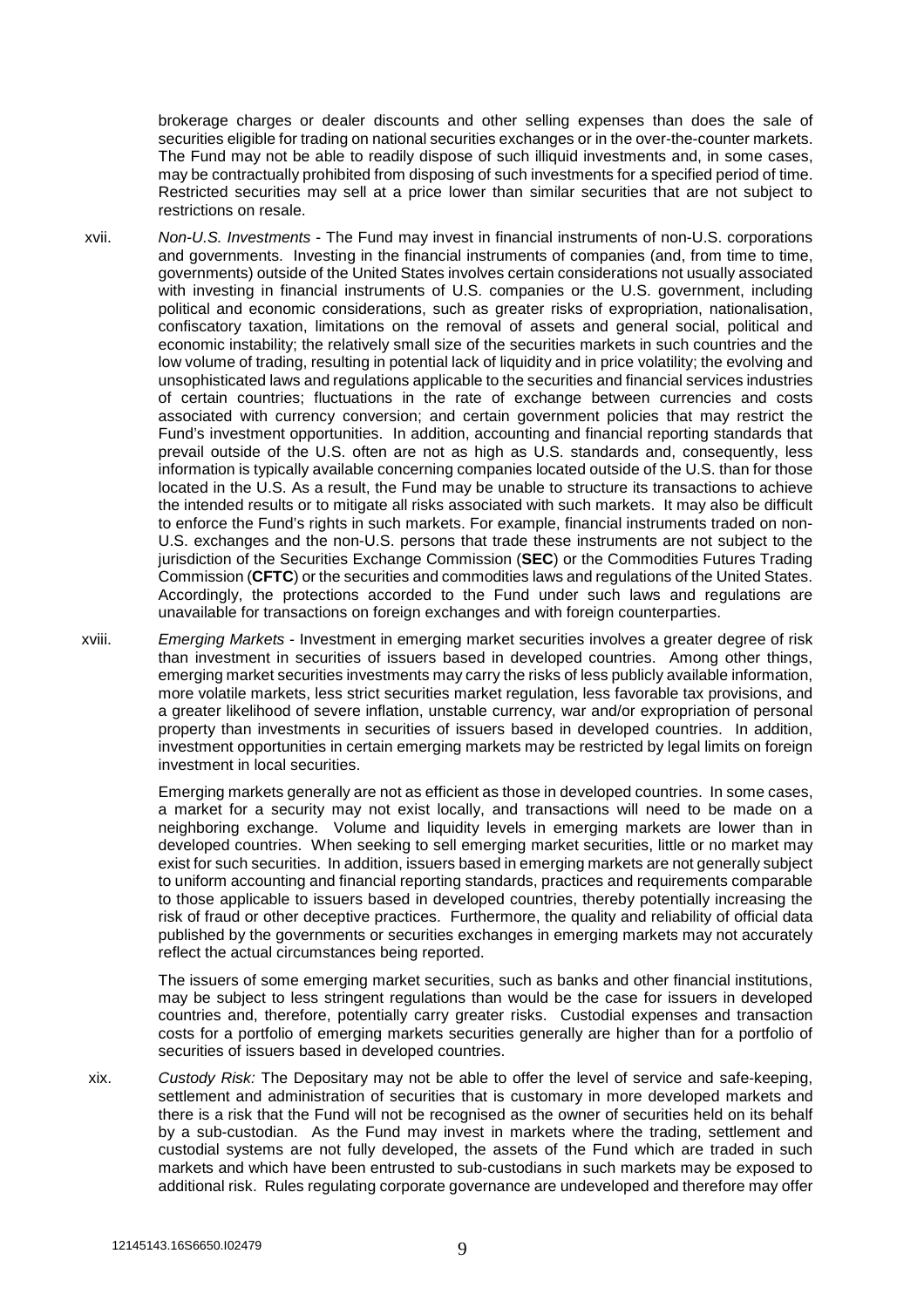little protection to shareholders.

- xx. *Depositary Receipts* The Fund may invest in non-U.S. companies through the purchase of depository receipts, which are negotiable certificates that represent a security, usually in the form of equity, that is issued by a foreign publicly listed company. Depository receipts are used to reduce administration and duty costs that would otherwise be levied on each transaction. However, depository receipts do not eliminate foreign exchange risk for the Fund with respect to the investment in the non-U.S. company, and the Fund will not be the direct owner of the security or securities represented by the depository receipts.
- xxi. *Convertible Securities* Convertible securities are bonds, debentures, notes, preferred stocks or other securities that may be converted into or exchanged for a specified amount of common stock of the same or different issuer within a particular period of time at a specified price or formula. A convertible security entitles the holder to receive interest that is generally paid or accrued on debt or a dividend that is paid or accrued on preferred stock until the convertible security matures or is redeemed, converted or exchanged. Convertible securities have unique investment characteristics in that they generally (i) have higher yields than common stocks, but lower yields than comparable non-convertible securities; (ii) are less subject to fluctuation in value than the underlying common stock due to their fixed-income characteristics and (iii) provide the potential for capital appreciation if the market price of the underlying common stock increases.

The value of a convertible security is a function of its "investment value" (determined by its yield in comparison with the yields of other securities of comparable maturity and quality that do not have a conversion privilege) and its "conversion value" (the security's worth, at market value, if converted into the underlying common stock). The investment value of a convertible security is influenced by changes in interest rates, with investment value declining as interest rates increase and increasing as interest rates decline. The credit standing of the issuer and other factors also may have an effect on the convertible security's investment value. The conversion value of a convertible security is determined by the market price of the underlying common stock. If the conversion value is low relative to the investment value, the price of the convertible security is governed principally by its investment value. To the extent the market price of the underlying common stock approaches or exceeds the conversion price, the price of the convertible security will be increasingly influenced by its conversion value. A convertible security generally will sell at a premium over its conversion value by the extent to which investors place value on the right to acquire the underlying common stock while holding a fixed-income security. Generally, the amount of the premium decreases as the convertible security approaches maturity.

A convertible security may be subject to redemption at the option of the issuer at a price established in the convertible security's governing instrument. If a convertible security held by the Fund is called for redemption, the Fund will be required to permit the issuer to redeem the security, convert it into the underlying common stock or sell it to a third party. Any of these actions could have an adverse effect on the Fund's ability to achieve its investment objective.

xxii. *Counterparty Risk* - The Fund may effect transactions through OTC or "interdealer" markets. The participants in such markets are typically not subject to credit evaluation and regulatory oversight as are members of "exchange based" markets. The Fund may also enter into other contract and arrangements that expose the Fund to the creditworthiness and performance of one or more counterparties. This exposes the Fund to the risk that a counterparty will not settle a transaction in accordance with its terms and conditions because of a dispute over the terms of the contract (whether or not bona fide) or because of a credit or liquidity problem, thus causing the Fund to suffer a loss. Such "counterparty risk" is accentuated for contracts with longer maturities where events may intervene to prevent settlement, or where the Fund has concentrated its transactions with a single or small group of counterparties. The Fund is not restricted from dealing with any particular counterparty or from concentrating any or all of its transactions with one counterparty. Although the Fund intends to enter into transactions only with counterparties that the Investment Manager believes to be creditworthy and will attempt to reduce its exposure by obtaining collateral in appropriate cases, there can be no assurance that a counterparty will not default and that the Fund will not sustain a loss on a transaction as a result. In addition, concentration of transactions with a limited number of counterparties could increase the potential for losses by the Fund. The ability of the Fund to transact business with any one or number of counterparties, the lack of any meaningful and independent evaluation of such counterparties' financial capabilities and the absence of a regulated market to facilitate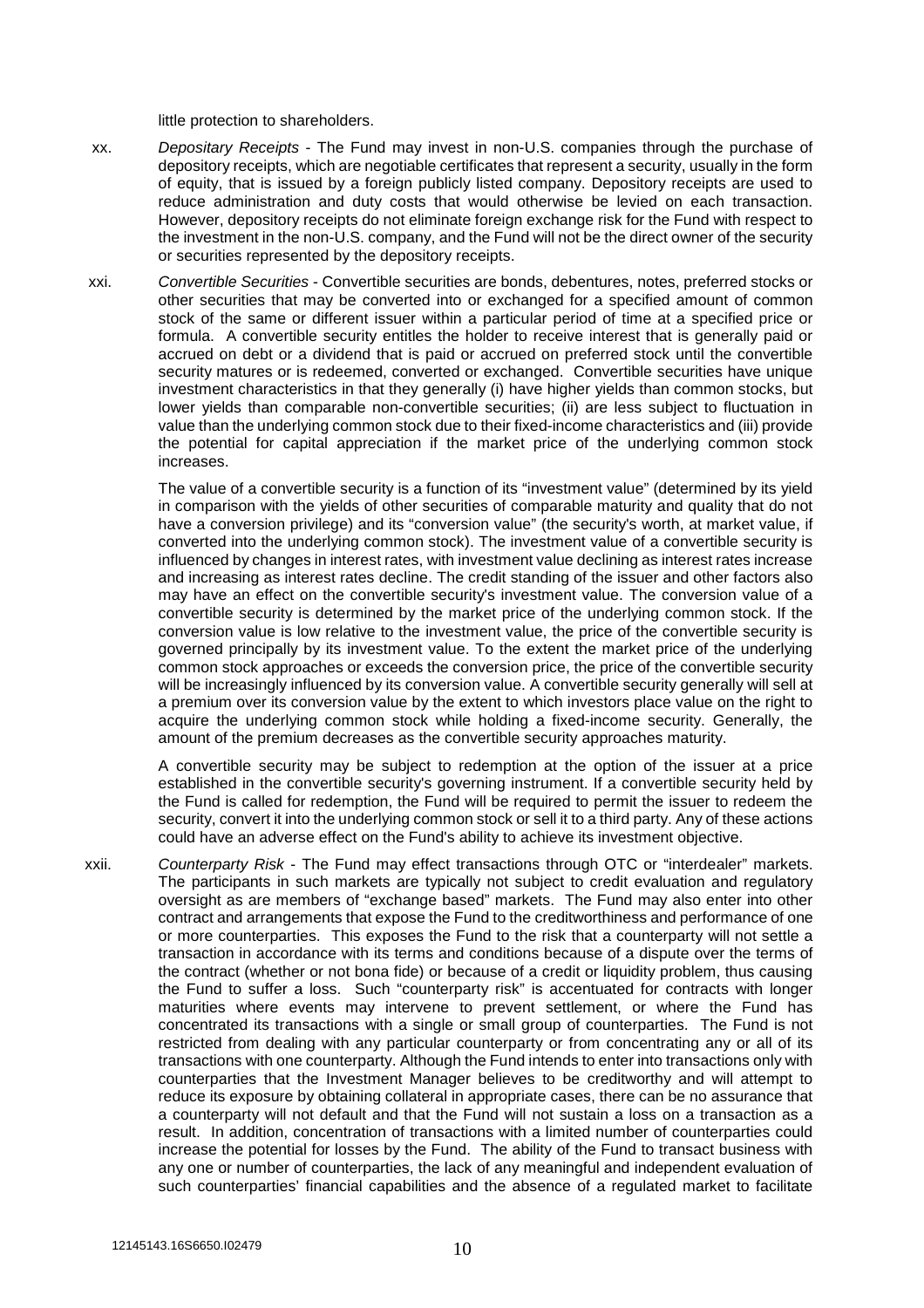settlement may increase the potential for losses by the Fund.

The assets of the Fund may be held by non-United States brokers or any other entities or counterparties of the Fund (including, but not limited to, sub-custodians). Such assets of the Fund may be available to the creditors of those non-United States brokers, entities and counterparties. These relationships expose the Fund to credit risks and involve the risk that the counterparties may become insolvent.

Because securities of the Fund held by broker-dealers are generally not held in the Fund's name, a failure of a broker-dealer may have a greater adverse impact on the Fund than if such securities were registered in the Fund's name.

- xxiii. *Volatility Risk.* The Fund's investment program may involve the purchase and sale of derivatives, which are frequently valued based on implied volatilities of such derivatives compared to the historical volatility of their underlying securities. Fluctuations or prolonged changes in the volatility of the underlying securities, therefore, can adversely affect the value of derivative positions held by the Fund.
- xxiv. *Concentration of Investments* The Investment Manager expects that at times the Fund's portfolio may be somewhat concentrated. Although concentration may increase the possibility of achieving significant investment returns, concentration of investments in a limited number of issuers, industries or sectors is generally regarded as increasing both relative investment risk and potential portfolio volatility. In addition to issuer, industry or market risk by reason of concentration, the Fund may be exposed to potentially significant losses by reason of adverse developments affecting one or more of such limited number of portfolio companies. A loss in any such position could materially reduce the Fund's performance or asset base, to the extent not offset by other gains.
- xxv. *Execution of Orders* The Fund's trading strategy depends on its ability to establish and maintain an overall market position in a combination of securities and other investments selected by the Investment Manager. The Fund's trading orders may not be executed in a timely and efficient manner due to various circumstances, including, without limitation, systems failures or human error attributable to the Fund, its brokers, agents or other service providers. In such event, the Fund might only be able to acquire some, but not all, of the components of such position, or if the overall position were to need adjustment, the Fund might not be able to make such adjustment. As a result, the Fund would not be able to achieve the market position selected by the Investment Manager, and might incur a loss in liquidating its position.
- xxvi. *Competition; Availability of Investments* Certain markets in which the Fund may invest are extremely competitive for attractive investment opportunities and, as a result, there may be reduced expected investment returns. There can be no assurance that the Fund will be able to identify or successfully pursue attractive investment opportunities in such environments. Among other factors, competition for suitable investments from other pooled investment vehicles and other investors may reduce the availability of investment opportunities. There has been significant growth in the number of firms organised to make such investments, which may result in increased competition to the Fund in obtaining suitable investments.
- xxvii. *New Issues* The Fund may purchase securities of companies in initial public offerings of any equity security or shortly thereafter. Special risks associated with these securities may include a limited number of interests available for trading, unseasoned trading, lack of investor knowledge of the company, and a limited operating history. These factors may contribute to substantial price volatility for the interests of these companies. The limited number of securities available for trading in some initial public offerings may make it more difficult for the Fund to buy or sell significant amounts of securities without an unfavourable impact on prevailing market prices. In addition, some companies in initial public offerings are involved in relatively new industries or lines of business, which may not be widely understood by investors. Some of these companies may be undercapitalised or regarded as developmental stage companies, without revenues or operating income, or the near-term prospects of achieving them.
- xxviii. *Proxy Voting* The Fund may determine not to vote proxies with respect to certain issuers, particularly in emerging markets, if in the opinion of the Investment Manager the direct and indirect costs of voting would exceed the benefits.
- xxix. *Reliance on Information Provided* Investment Manager may elect to invest in securities on the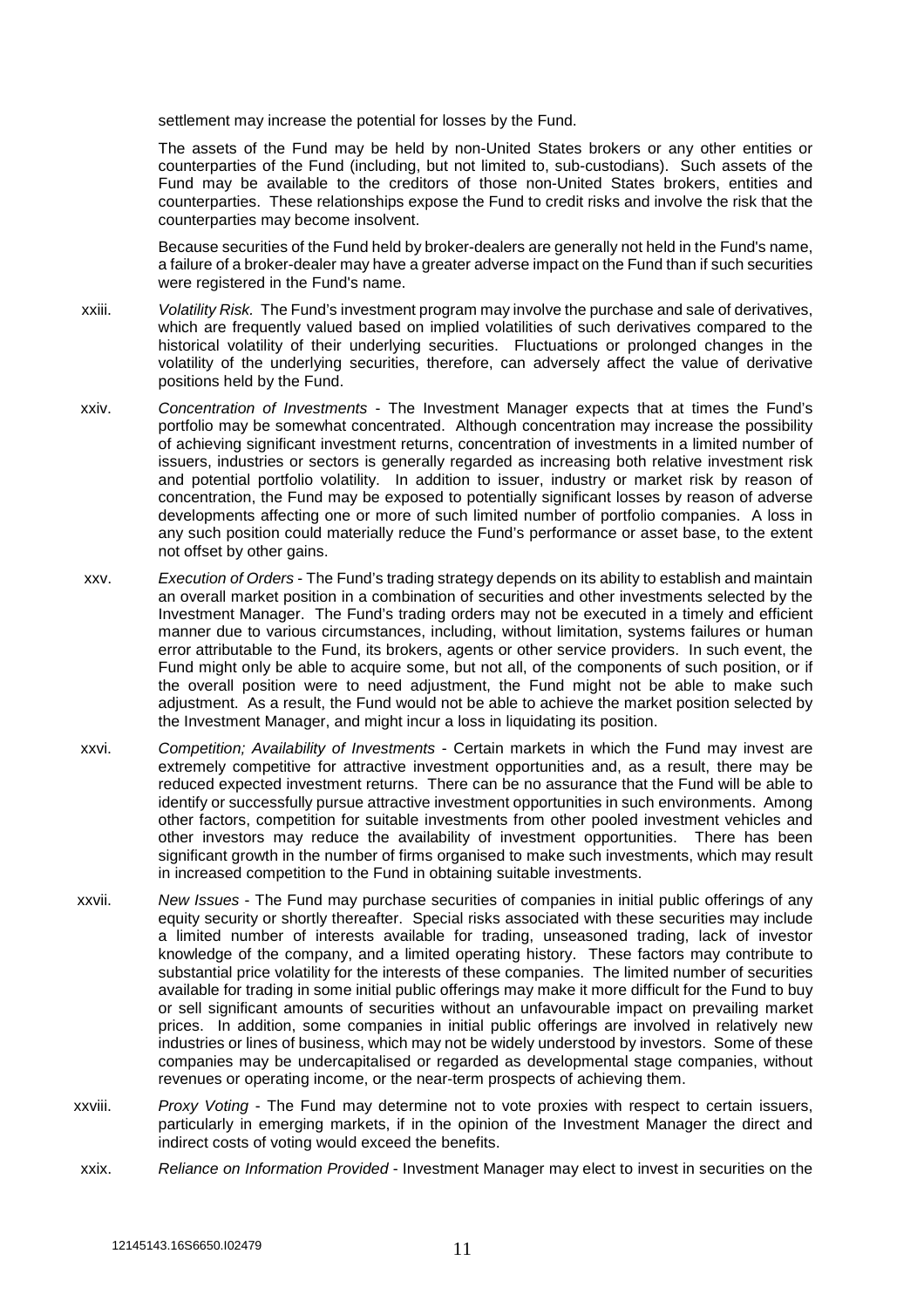basis of information and data filed by the issuers of such securities with the Securities Exchange Commission or made directly available to the Investment Manager by the issuers of the securities and other instruments or through sources other than the issuers. Although the Investment Manager evaluates all such information and data and seeks independent corroboration when it considers it appropriate and when it is reasonably available, the Investment Manager is not in a position to confirm the completeness, genuineness or accuracy of such information and data.

- xxx. *Improper Conduct by Portfolio Companies* Although the Investment Manager intends to employ reasonable diligence in evaluating portfolio securities, no amount of diligence can eliminate the possibility that one or more issuers of such portfolio securities may engage in improper or fraudulent conduct, including improper accounting practices and unsupportable valuations of assets.
- xxxi. *EPM Risk* The Fund may employ techniques and instruments relating to cash deposits and money market instruments for efficient portfolio management purposes. Many of the risks in utilising derivatives, as disclosed in the section entitled "Risk Factors" in the Prospectus, will be equally relevant when employing such efficient portfolio management techniques. Investors should also be aware that from time to time, a Fund may engage in derivative contracts with parties that are related parties to the Depositary or other service providers of the ICAV. Such engagement may on occasion cause a conflict of interest with the role of the Depositary or other service providers in respect of the ICAV. Please refer to section entitled "Conflicts of Interest" in the Prospectus for further details on the conditions applicable to any such related party transactions. The identity of any such related parties will be specifically identified in the ICAV's semi-annual and annual reports.
- xxxii. *Reinvestment of Cash Collateral Risk* As the Fund may reinvest cash collateral received, subject to the conditions and within the limits laid down by the Central Bank, the Fund will be exposed to the risk associated with such investments, such as failure or default of the issuer of the relevant security.
- xxxiii. *Credit Risk and Counterparty Risk* The Fund will be exposed to a credit risk in relation to the counterparties with whom they transact or place margin or collateral in respect of transactions in notes or warrants. To the extent that a counterparty defaults on its obligation and the Fund is delayed or prevented from exercising its rights with respect to the investments in its portfolio, it may experience a decline in the value of its position, lose income and incur costs associated with asserting its rights. Regardless of the measures the Fund may implement to reduce counterparty credit risk, however, there can be no assurance that a counterparty will not default or that the Fund will not sustain losses on the transactions as a result.
- xxxiv. *Participatory Notes*  Investing in participatory notes involves the same risks associated with a direct investment in the shares of the companies the notes seek to replicate. However, the performance results of participatory notes will not replicate exactly the performance of the issuers or markets that the notes seek to replicate due to transaction costs and other expenses. In addition, participatory notes are subject to counterparty risk since the notes constitute general unsecured contractual obligations of the issuing financial institutions, and the Fund is relying on the creditworthiness of such institutions and has no rights under the participatory notes against the issuers of the stocks underlying such notes. Participatory notes may be considered illiquid.
- xxxv. *Investing in Russia* Investments in Russia may be impacted by a number of social and political factors as well as economic risks and legal risks. Please refer to the section entitled "Risk Factors" and the disclosures on "Investing in Russia" in that section of the Prospectus for further details.
- xxxvi. *Pandemic Risks* A local, regional, national or international outbreak of a contagious disease, including, but not limited to, COVID-19, Middle East Respiratory Syndrome, Severe Acute Respiratory Syndrome, H1N1 influenza virus, avian flu or any other similar illness, or a fear of any of the foregoing, could adversely impact the Fund by causing significant disruptions in local and global economies, thereby adversely impacting the value of the Fund's investment. It is unknown whether and how the values of the Fund's investments may be affected if such an epidemic persists for an extended period of time.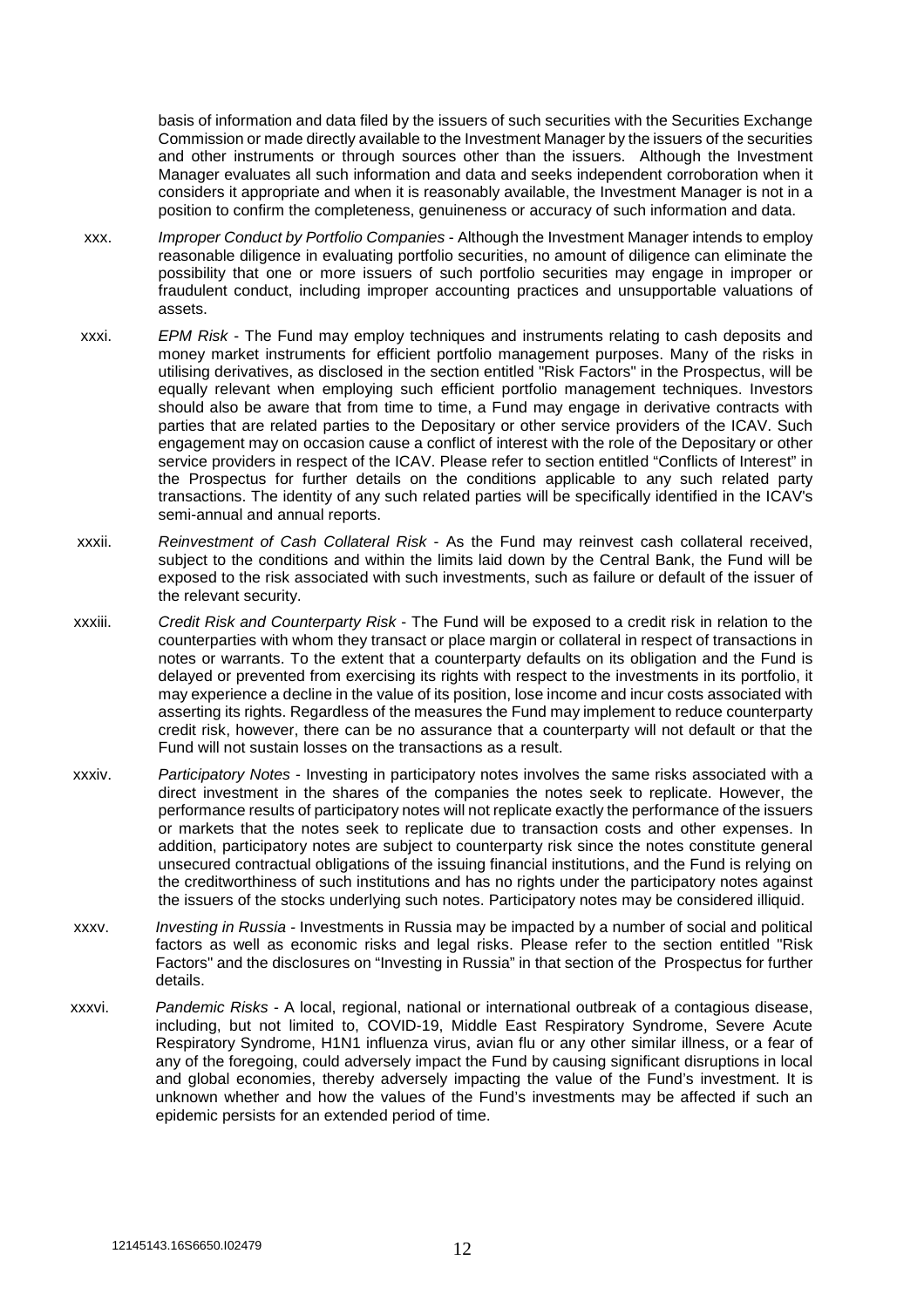## **Investment Manager**

The ICAV has appointed ARGA Investment Management, LP as Investment Manager to the Fund (the "**Investment Manager**"). The Investment Manager is a limited partnership organised in the United States with its principal office at 1010 Washington Boulevard, 6<sup>th</sup> Floor, Stamford, Connecticut, 06901, USA.

The Investment Manager is responsible for the investment activities and also provides management support services to the Fund.

The Investment Manager is regulated by the Securities Exchange Commission and specialises in the provision of discretionary asset management services. As at 30 June 2021, the Investment Manager has approximately USD\$ 8 billion in assets under management.

The Investment Management Agreement dated 16 February 2016 between the ICAV and the Investment Manager provides that the appointment of the Investment Manager will continue unless and until terminated by either party giving to the other not less than 90 days' written notice although in certain circumstances, as set out in the Investment Management Agreement, the Investment Management Agreement may be terminated forthwith by notice in writing by either party to the other. The Investment Management Agreement contains certain indemnities payable out of the assets of the relevant Fund in favour of the Investment Manager which are restricted to exclude matters resulting from the fraud, wilful default or negligence of the Investment Manager in the performance or non-performance of its obligations and duties.

The Investment Management Agreement contains limited recourse provisions under which the recourse against the ICAV of the Investment Manager in respect of any claims arising under or in relation to the Investment Management Agreement is expressed to be limited to the Fund established in respect of the Shares to which such claims relate, and the Investment Manager will have no recourse to any other assets of the ICAV. Other sub-funds of the ICAV and the ICAV will not have recourse to the assets of the Fund or the Investment Manager. The ICAV's claims against the Investment Manager will relate to its roles as Investment Manager of the Fund. If following the realisation of the relevant Fund and the application of such realisation proceeds in payment of all claims of the Investment Manager relating to the relevant Fund and all other liabilities (if any) of the ICAV ranking pari passu with or senior to such claims which have recourse to the relevant Fund(s) (for these purposes the "**Relevant Date**"), such claims are not paid in full, (a) the amount outstanding in respect of such claims will be automatically extinguished, (b) the Investment Manager will have no further right of payment in respect thereof and (c) the Investment Manager will not be able to petition for the winding-up of the ICAV as a consequence of any such shortfall; provided that (a) and (b) above shall not apply to any assets of the relevant Fund that may be subsequently held or recouped by the relevant Fund between the Relevant Date and date of termination of the relevant Fund in accordance with the requirements of the Central Bank.

# **Profile of the Typical Investor**

The Fund is suitable for investors seeking capital growth through direct and/or indirect investment in a diversified portfolio of global equities who are prepared to accept a medium to high degree of volatility.

## **Risk Management Process**

The ICAV on behalf of the Fund has filed with the Central Bank its risk management policy ("**RMP**") which enables it to accurately measure, monitor and manage the various risks associated with the use of FDIs. The ICAV will, on request, provide supplementary information to Shareholders relating to the risk management methods employed, including the quantitative limits that are applied and any recent developments in the risk and yield characteristics of the main categories of investments. As set out in the RMP, the ICAV will use the commitment approach for the purposes of calculating global exposure.

## **Dividend Policy**

The Fund does not pay dividends in respect of the Classes A – H, Class PA Shares or Classes A1 - H1 and it is expected that all income and gains will be reinvested.

The Directors may declare a dividend in respect of the Class I Shares and Class PD Shares such that substantially all of the net income relating to such Shares shall be distributed on a semi-annual basis. Such dividends shall be paid to Shareholders in accordance with the terms of the Prospectus as set out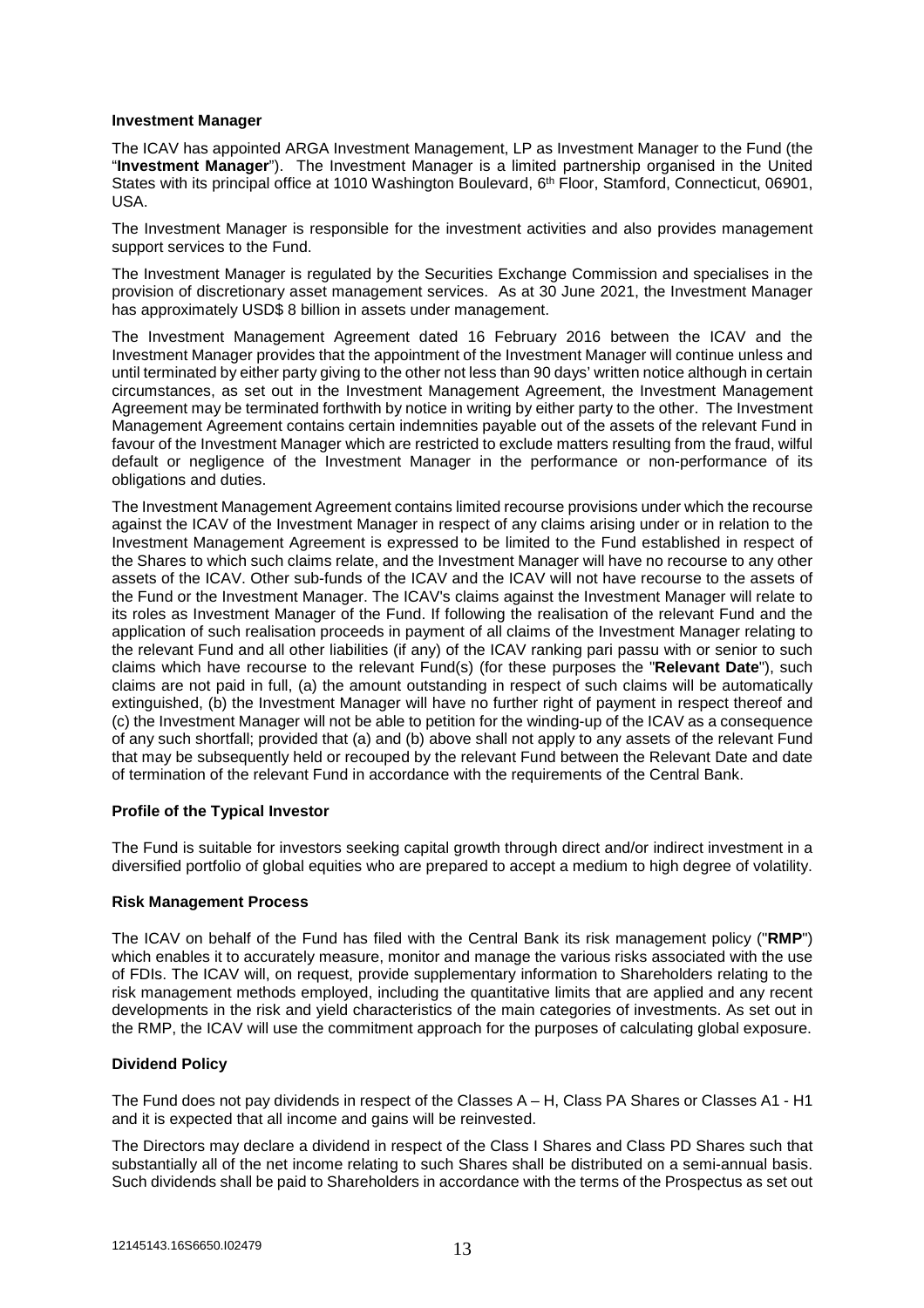in the section entitled "Dividend Policy". Where dividends are declared, payments of such dividends are expected to be made to Shareholders within 7 Business Days of 30 July and 31 January, as appropriate.

### **Key Information for Buying and Selling**

#### **Base Currency**

US Dollars

#### **Business Day**

Means any day (other than a Saturday or Sunday) on which banks are open for business in Ireland or such other day or days as may be determined by the Directors from time to time and as notified to Shareholders in advance.

### **Dealing Day**

Means each Business Day and such other day or days as the Directors may, in their absolute discretion, determine and notify in advance to Shareholders.

#### **Dealing Deadline**

In respect of a Dealing Day, the Dealing Deadline is 3.00 p.m. (Irish time) on the Business Day immediately preceding the relevant Dealing Day.

In exceptional circumstances, the Directors may, in their absolute discretion, accept applications received after the Dealing Deadline provided that such applications are received prior to the relevant Valuation Point.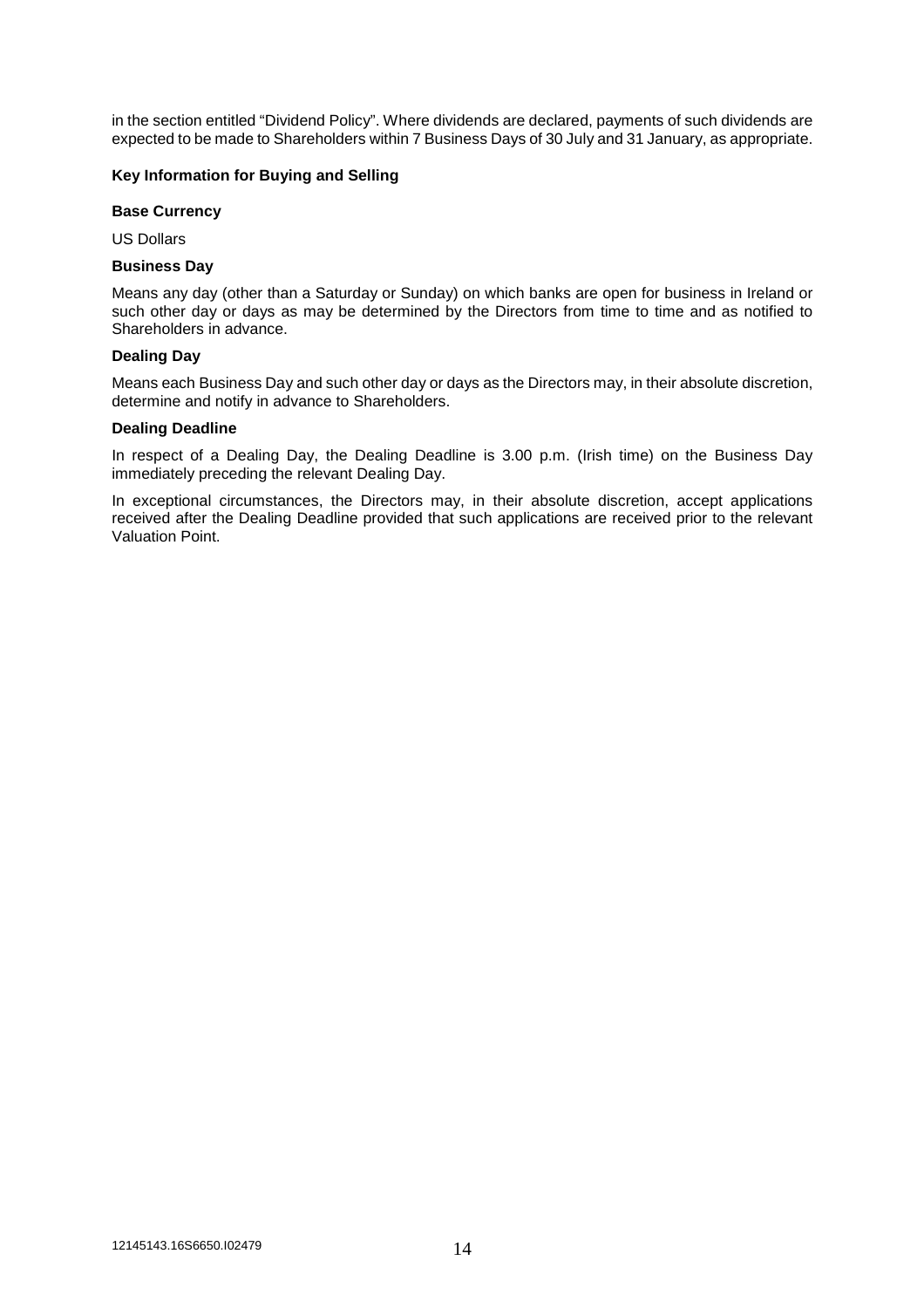| Class*                      | <b>Initial Issue Price</b> | <b>Minimum Initial Investment Amount</b> |
|-----------------------------|----------------------------|------------------------------------------|
| <b>Class A USD\$ Shares</b> | USD\$1.00                  | US \$1,000,000                           |
| Class A1 USD\$ Shares       | <b>USD\$1.00</b>           | US \$1,000,000                           |
| Class B GBP£ Shares         | GBP£1.00                   | GBP £750,000                             |
| Class B1 GBP£ Shares        | GBP£1.00                   | GBP £750,000                             |
| Class C JPY¥ Shares         | JPY¥1.00                   | JPY ¥100,000,000                         |
| Class C1 JPY¥ Shares        | JPY¥1.00                   | JPY ¥100,000,000                         |
| Class D EUR€ Shares         | EUR€1.00                   | EUR €1,000,000                           |
| Class D1 EUR€ Shares        | EUR $€1.00$                | EUR €1,000,000                           |
| Class E SGD\$ Shares        | SGD\$1.00                  | SGD \$1,000,000                          |
| Class E1 SGD\$ Shares       | SGD\$1.00                  | SGD \$1,000,000                          |
| <b>Class F HKD\$ Shares</b> | HKD\$1.00                  | HKD \$8,000,000                          |
| Class F1 HKD\$ Shares       | <b>HKD\$1.00</b>           | HKD \$8,000,000                          |
| <b>Class G AUS\$ Shares</b> | AUS\$1.00                  | AUS \$1,000,000                          |
| Class G1 AUS\$ Shares       | AUS\$1.00                  | AUS \$1,000,000                          |
| Class H NZ\$ Shares         | NZ\$1.00                   | NZ \$1,000,000                           |
| Class H1 NZ\$ Shares        | NZ\$1.00                   | NZ \$1,000,000                           |
| <b>Class I GBP£ Shares</b>  | GBP£1.00                   | GBP £750,000                             |
| Class PA USD\$ Shares**     | <b>USD\$1.00</b>           | US \$1,000,000                           |
| Class PA GBP£ Shares**      | GBP£1.00                   | GBP £750,000                             |
| Class PA EUR€ Shares**      | EUR€1.00                   | EUR €1,000,000                           |
| Class PA CHF Shares**       | <b>CHF 1.00</b>            | CHF 1,000,000                            |
| Class PD USD\$ Shares**     | USD\$1.00                  | US \$1,000,000                           |
| Class PD GBP£ Shares**      | GBP£1.00                   | GBP £750,000                             |
| Class PD EUR€ Shares**      | EUR€1.00                   | EUR €1,000,000                           |
| Class PD CHF Shares**       | <b>CHF 1.00</b>            | CHF 1,000,000                            |

(Classes A-I, Classes PA and PD: no performance fees; Classes A1-H1: subject to performance fees. All classes: the Minimum Initial Investment Amount listed above is subject to the discretion of the Directors in each case to allow lesser amounts).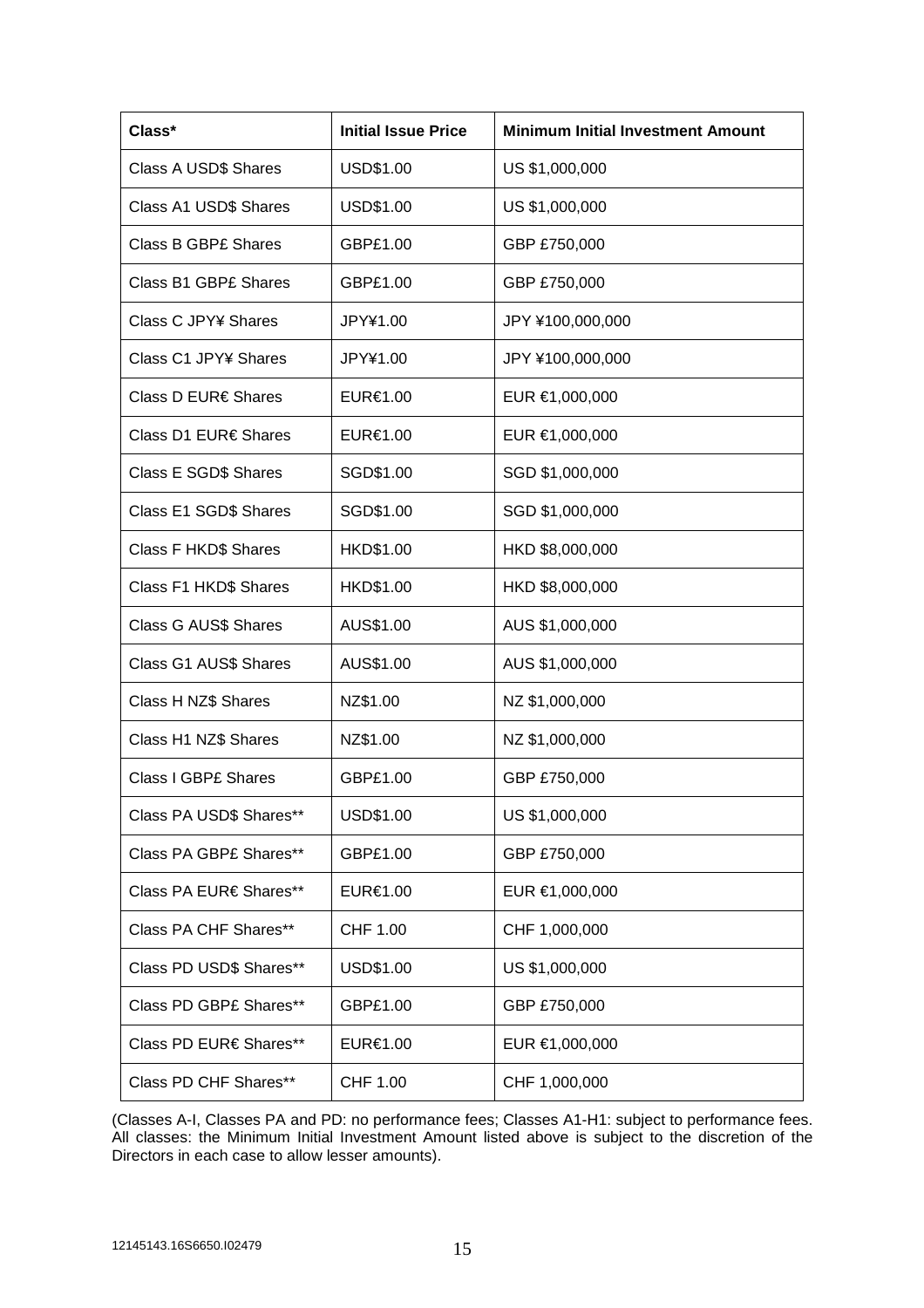\*\*Class PA and Class PD Shares are limited to investors referred to the Investment Manager by Banque Pictet & Cie SA or a member of the Banque Pictet & Cie SA group.

In relation to the Shares, which are not designated in the Base Currency, a currency conversion will take place on subscriptions, redemptions, switches and distributions at prevailing exchange rates and the value of the share expressed in the class currency will be subject to exchange rate risk in relation to the base currency.

# **Initial Offer Period**

The Initial Offer Period for the Classes B GBP Shares and A USD Shares has now closed. Accordingly, the Classes B GBP Shares and A USD Shares are available for subscription at the Net Asset Value per Share on each Dealing Day.

The Initial Offer Period for the Class A1 USD Shares, Class B1 GBP Shares, Class C JPY Shares, Class C1 JPY Shares, Class D EUR Shares, Class D1 EUR Shares, Class E SGD Shares, Class E1 SGD Shares, Class F HKD Shares, Class F1 HKD Shares, Class G AUD Shares, Class G1 AUD Shares, Class H NZD Shares, Class H1 NZD Shares and Class I GBP Shares is from 9:00 am (Irish time) on 6 January 2021 and ending at 5:00 pm (Irish time) on 8 March 2022 or such shorter or longer period as any one Director may decide in accordance with the Central Bank's requirements. Following the close of the Initial Offer Period, these Shares will be available for subscription at the Net Asset Value per Share on each Dealing Day.

The Initial Offer Period for the, Class PA USD Shares, Class PA GBP Shares, Class PA EUR Shares, Class PA CHF Shares, Class PD USD Shares, Class PD GBP Shares, Class PD EUR Shares, Class PD CHF Shares shall be the period from 9:00 am (Irish time) on 10 September 2021 and ending at 5:00 pm (Irish time) on 8 March 2022 or such shorter or longer period as any one Director may decide in accordance with the Central Bank's requirements. Following the close of the Initial Offer Period, these Shares will be available for subscription at the Net Asset Value per Share on each Dealing Day.

#### **Further Subscriptions of Shares**

Following the Initial Offer Period, if any, in respect of Shares of a Class, application may be made to purchase Shares of the Fund class on each subscription Dealing Day at subscription prices calculated with reference to the Net Asset Value per Share of the relevant class calculated as at the Valuation Point for that subscription Dealing Day. The subscription price per Share of the relevant Fund is calculated in accordance with the procedures referred to under "Subscription Price" in the Prospectus.

## **Minimum Fund Size**

The Minimum Fund Size for the Fund is expected to be  $\text{£}5,000,000$  or such other amount as the Directors may, in consultation with the Investment Manager, determine.

#### **Valuation Point**

Close of business (Irish time) on the relevant Dealing Day. The Net Asset Value per Share of the Fund in respect of each Dealing Day will be published and available on the day after the relevant Dealing Day.

#### **Settlement Date**

Subscriptions will not be processed until the original Account Opening Form and all required identity verification documents (and all supporting documentation) have been received and verified by the Administrator. Upon receipt of your account number from the Administrator subscription monies should be paid to the Subscription/Redemptions Account specified in the Subscription Form (or such other account specified by the Administrator) so as to be received in cleared funds by no later than 3.00pm (Irish time) three Business Days immediately succeeding the relevant Dealing Day or such later time as the Directors may agree from time to time.

Monies in the Subscription/Redemptions Account will become the property of the Fund upon receipt and during the period between receipt of subscription monies and the Dealing Day on which Shares are issued, investors will be treated as unsecured creditors of the Fund. Investors' attention is drawn to the risk factor under the heading "Subscriptions/Redemptions Account Risk" as set out in the Prospectus.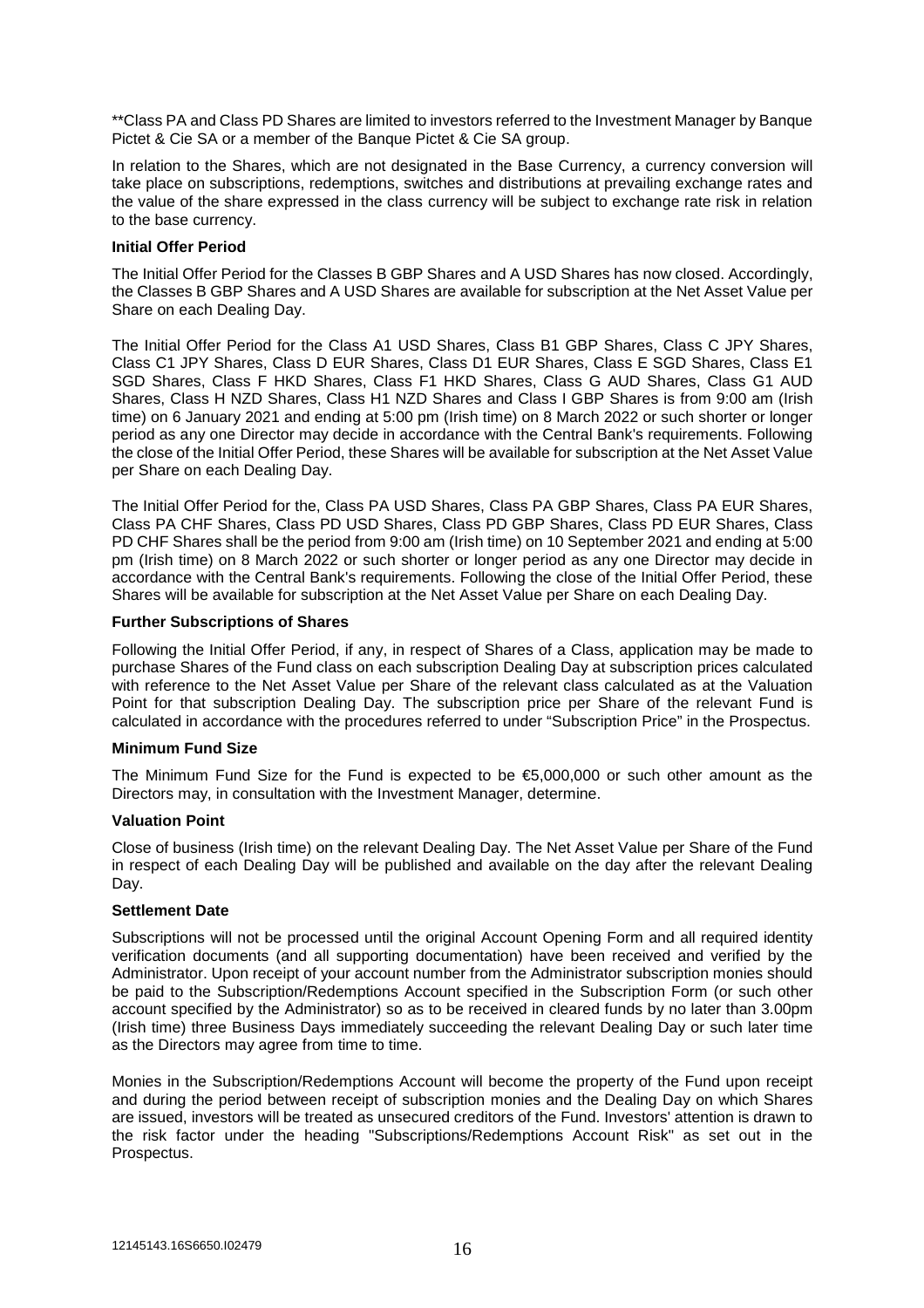If payment in full and/or a properly completed Account Opening form and all required identity verification documents (and all supporting documentation) have not been received by the relevant times stipulated above, the application to subscribe may be refused, or in the event of non-clearance of funds, the allotment of Shares made in respect of such application may, at the discretion of the Directors, be cancelled, or, alternatively, the Directors may treat the application as an application for such number of Shares as may be purchased with such payment on the Dealing Day next following receipt of payment in full of cleared funds or a properly completed Account Opening Form and all required identity verification documentation (and all supporting documentation). The applicant may be charged interest at a reasonable rate or other reasonable costs incurred by the Fund to make good any loss, cost, expense or fees suffered by the Fund as a result of non-receipt by the Fund of such subscription monies and papers. Any such applicable costs will be charged at normal commercial rates.

Payment of redemption monies will normally be made by electronic transfer to the account of the redeeming Shareholder within three Business Days of the relevant Dealing Day.

The Administrator may refuse to pay or delay payment of redemption proceeds where the requisite information for verification purposes has not been produced by a Shareholder. During this time, any such redemption proceeds will be held in the Subscriptions/Redemptions Account and shall remain an asset of the Fund. During this period, the Shareholder will rank as an unsecured creditor of the Fund until such time as the Administrator is satisfied that its anti-money-laundering procedures have been fully complied with, following which redemption proceeds will be released to the relevant Shareholder. Accordingly, Shareholders are advised to promptly provide the ICAV or the Administrator (as appropriate) with all documentation requested to reduce the risk in this scenario.

# **Anti-Dilution Levy**

The Directors may, where there are net subscriptions or redemptions, charge an Anti-Dilution Levy which will be calculated to cover the costs of acquiring or selling investments as a result of net subscriptions or redemptions on any Dealing Day, which will include any dealing spreads and commissions and will be charged in circumstances where the Directors believe it is necessary to prevent an adverse effect on the value of the assets of the Fund.

The level of the Anti-Dilution Levy may vary but at no time shall exceed a maximum of 0.40% in respect of subscriptions and redemptions. In this regard, no more than 0.40% may be added to the subscription price or deducted from the redemption price. Investors should note that the Anti-Dilution Levy is referred to in the key investment information document as an entry and exit charge. In the event subscription and redemptions are made simultaneously, the Anti-Dilution Levy will be applied on the net subscription and redemption amounts.

## **Publication**

The Net Asset Value per Share will be published 1 Business Day following the relevant Dealing Day on www.bloomberg.com and may also be published in financial press on a weekly basis.

## **Fees and Expenses**

## **Management Fees**

## *Investment Management Fee*

Under the provisions of the Investment Management Agreement, the ICAV will pay the Investment Manager a fee of up to 0.75% per annum of the Net Asset Value of the Fund attributable to Class A Shares, Class B Shares, Class C Shares, Class D Shares, Class E Shares, Class F Shares, Class G Shares, Class H Shares, Class I Shares and Class PA Shares and Class PD Shares accrued monthly and payable quarterly in arrears.

The ICAV will pay the Investment Manager a fee of up to 0.45% per annum of the Net Asset Value of the Fund attributable to Class A1 Shares, Class B1 Shares, Class C1 Shares, Class D1 Shares, Class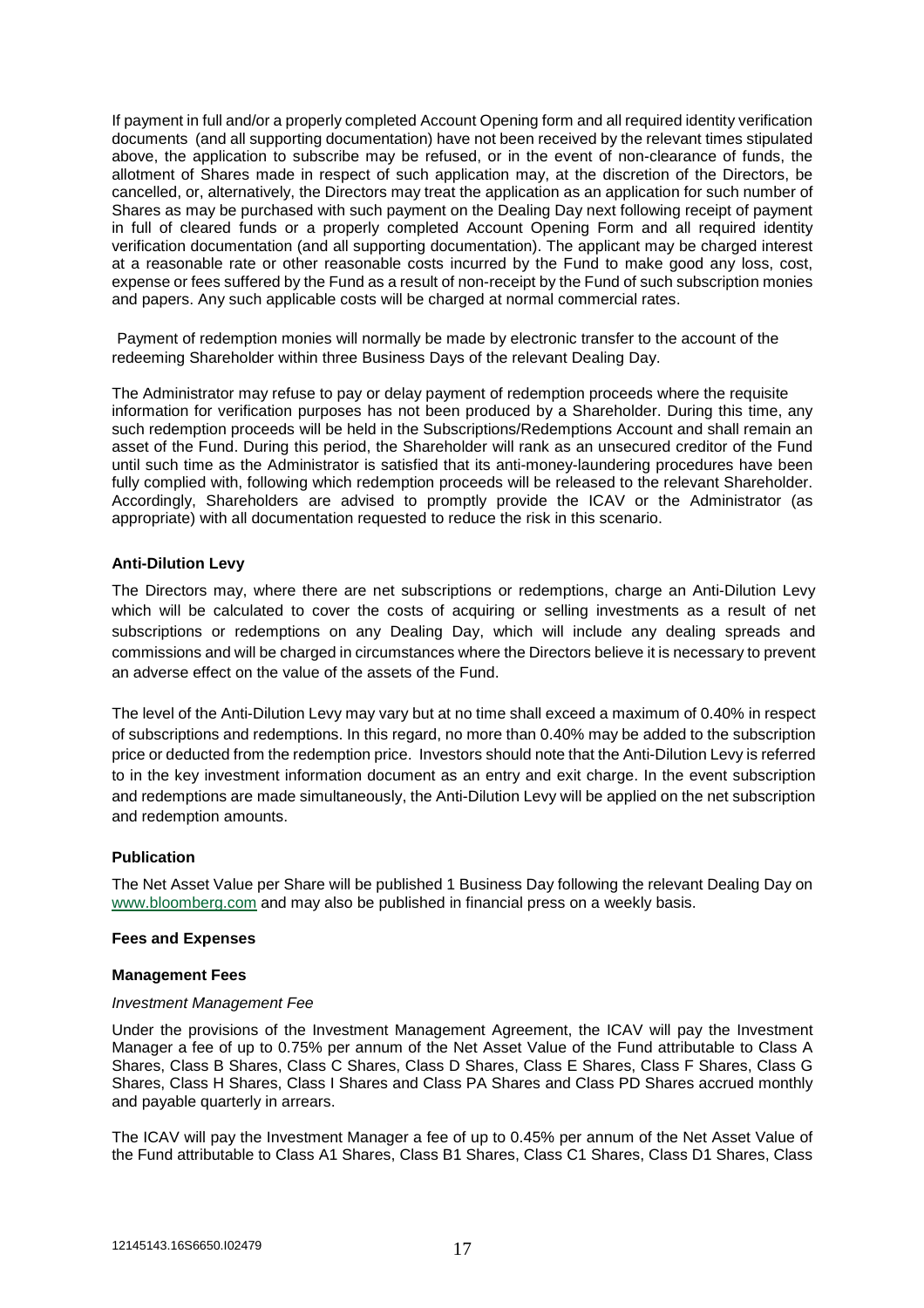E1 Shares, Class F1 Shares, Class G1 Shares and Class H1 Shares accrued monthly and payable quarterly in arrears.

The Investment Manager may waive or rebate all or part of the investment management fee to Shareholders, it being acknowledged that such waiver or rebate, if any, may differ between Shareholders and that the Investment Manager will have ultimate discretion in this matter.

The Investment Manager shall also be entitled to be repaid out of the assets of the Fund all costs, expenses, outgoings and liabilities reasonably and properly incurred by or on behalf of the Investment Manager on behalf of the Fund.

### *Performance Fee*

In addition to the Investment Management Fee the Investment Manager is entitled to a performance fee (the "**Performance Fee**") in relation to the relevant Class of Shares. The Performance Fee will be paid out of the net assets attributable to the relevant Class of Shares.

The Performance Fee shall be calculated and shall accrue at each Valuation Point and the accrual will be reflected in the Net Asset Value per Share of the relevant Class of Shares. The first Performance Fee period began at the end of the Initial Offer Period of the relevant Class of Shares and finished on 31 December 2014. Subsequent Performance Fee periods shall be calculated in respect of each period of twelve months beginning on 1 January and ending on the following 31 December (the "**Performance Period**").

The Performance Fee will be paid annually in arrears as soon as practicable after the close of business on the Business Day following the end of the relevant Performance Period.

The Performance Fee for each Performance Period shall be equal to 15% of the amount, if any, by which the Net Asset Value before Performance Fee accrual of the relevant Class of Shares exceeds the Indexed Net Asset Value of the relevant Class of Shares on the last Business Day of the Performance Period. In addition, the Performance Fee with respect to any redemptions of Shares during the Performance Period will crystallise and become payable within 14 days of redemption date.

"Indexed Net Asset Value" means in respect of the first Performance Period for the Fund the Initial Offer Price of the relevant Class of Shares multiplied by the number of Shares of the Class of Shares issued during the Initial Offer Period, increased on each Dealing Day by the value of any subscriptions or decreased pro rata by the value of any redemptions which have taken place since the Initial Offer Period, adjusted by the Benchmark Return over the course of the Performance Period.

For each subsequent Performance Period for the Fund the "Indexed Net Asset Value" means either

- (i) where a Performance Fee was payable in respect of the prior Performance Period, the Net Asset Value of the Class of Shares as at the end of the last Performance Period, increased on each Dealing Day by the value of any subscriptions or decreased pro rata by the value of any redemptions which have taken place since the beginning of such Performance Period, adjusted by the Benchmark Return over the course of the Performance Period; or
- (ii) where no Performance Fee was payable in respect of the prior Performance Period, the Indexed Net Asset Value of the Class of Shares at end of the prior Performance Period at which the last Performance Fee was paid, increased on each Dealing Day by the value of any subscriptions or decreased pro rata by the value of any redemptions which have taken place since the beginning of such Performance Period, adjusted by the Benchmark Return over the course of the Performance Period.

For the avoidance of doubt any underperformance versus the benchmark will be carried forward from one performance fee period to the next and must be recouped before any additional performance fee will accrue.

"Benchmark Return" means the performance of the MSCI All Country World Index (Net) USD (MSCI ACWI Net (USD)) (the "**Index**") over the course of the Performance Period or the equivalent currency for the relevant Class of Shares.

The Performance Fee shall be calculated by the Administrator and verified by the Depositary.